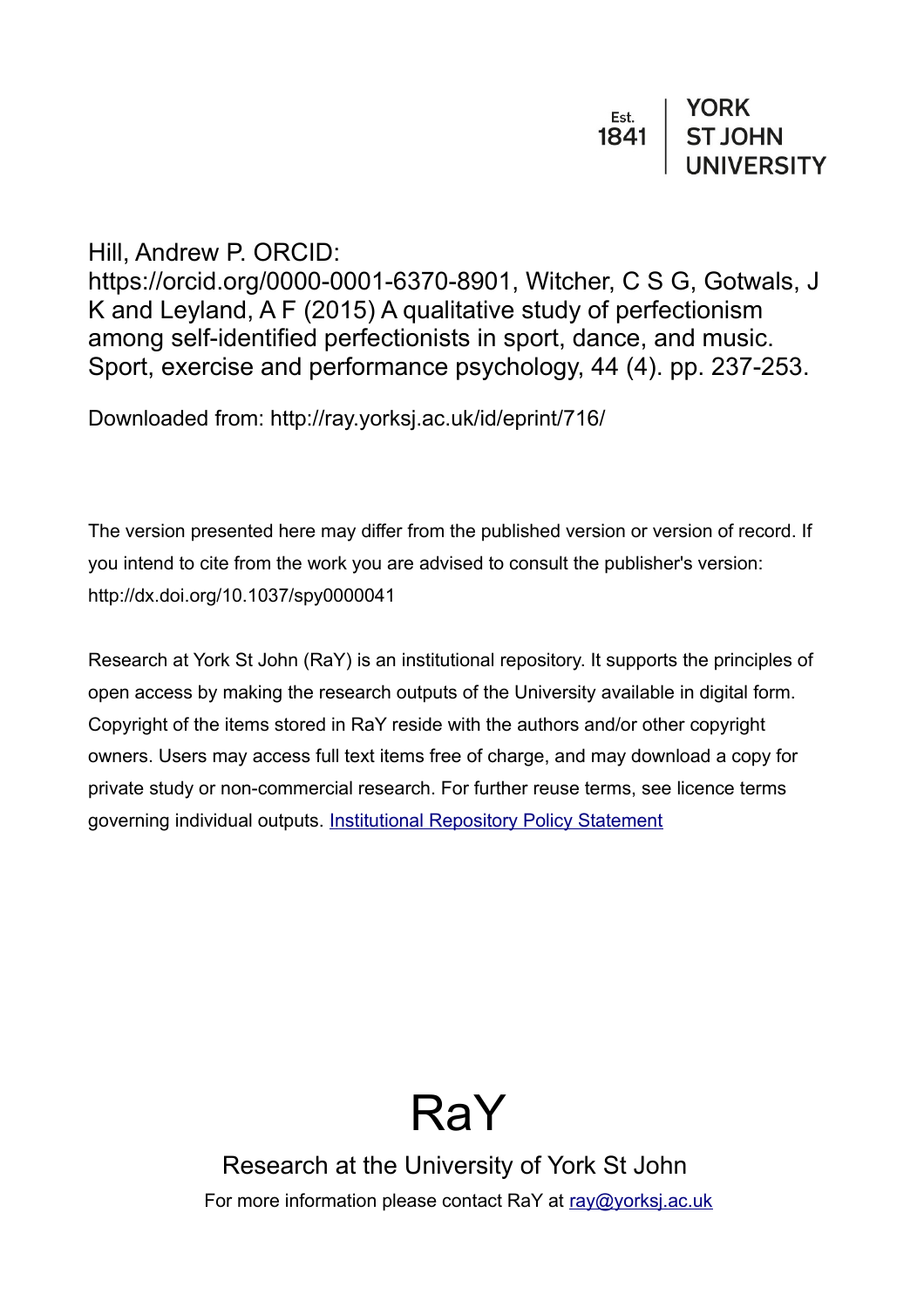| $\mathbf{1}$   | Hill, A. P., Witcher, C. S. G., Gotwals, J. K.& A. F. Leyland (in press). The predictive   |
|----------------|--------------------------------------------------------------------------------------------|
| $\overline{2}$ | ability of perfectionistic traits and self-presentational styles in relation to exercise   |
| $\mathfrak{Z}$ | dependence. Sport, Exercise, and Performance Psychology. Accepted for publication:         |
| $\overline{4}$ | 15/06/2015. This article may not exactly replicate the final version published in the APA  |
| 5              | journal. It is not the copy of record                                                      |
| 6              |                                                                                            |
| 7              | A qualitative study of perfectionism among self-identified perfectionists in sport and the |
| $8\,$          | performing arts                                                                            |
| 9              |                                                                                            |
| 10             | Andrew P. Hill                                                                             |
| 11             | York St John University                                                                    |
| 12             | Chad S. G. Witcher                                                                         |
| 13             | University of Lethbridge                                                                   |
| 14             | John K. Gotwals                                                                            |
| 15             | Lakehead University                                                                        |
| 16             | Anna F. Leyland                                                                            |
| 17             | University of Sheffield                                                                    |
| 18             |                                                                                            |
| 19             | Keywords: motivation, performance, personality                                             |
| 20             |                                                                                            |
| 21             | Correspondence concerning this article should be addressed to Andrew P. Hill:              |
| 22             | a.hill@yorksj.ac.uk                                                                        |
| 23             |                                                                                            |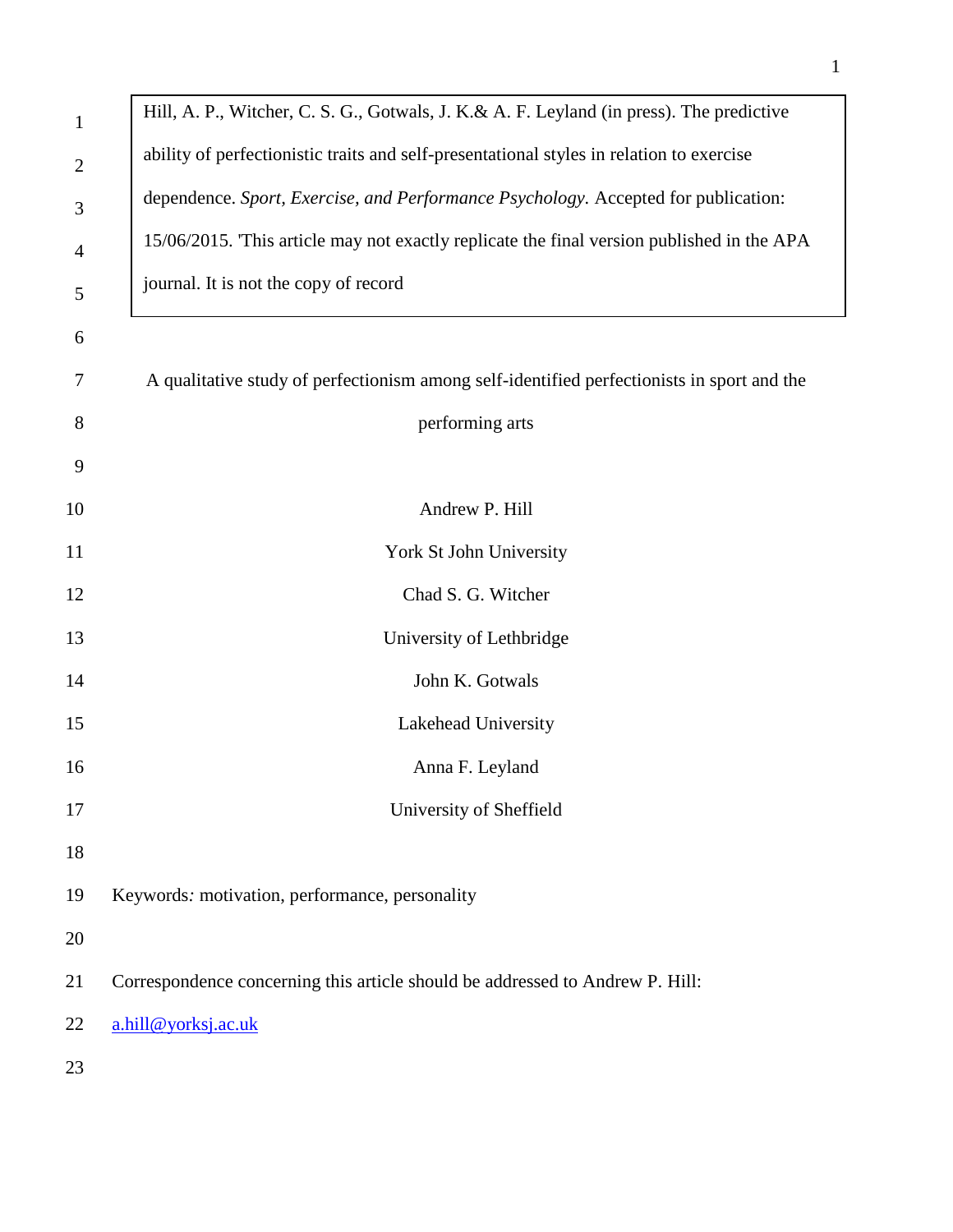#### 1 Abstract

 When adopting any measure of perfectionism to examine the characteristic in sport or the performing arts, researchers make assumptions regarding its core features and, sometimes, its effects. So to avoid doing so, in the current study we employed qualitative methods to examine the accounts of self-identified perfectionists. Specifically, the purpose of this study was to explore the opinions and perceptions of high-level, self-identified perfectionists from sport, dance, and music. In particular, we sought to obtain detailed information regarding (i) participants' perceptions of the main features of being a perfectionist and (ii) how they perceived being a perfectionist to influence their lives. Semi-structured interviews were conducted with 15 international/professional athletes, dancers, and musicians. Thematic analysis was used to identify patterns and themes within the transcripts. Three overarching themes were identified: drive, accomplishment, and strain. Being a perfectionist was characterised by the participants as having ever increasing standards, obsessiveness, rigid and dichotomous thinking, and dissatisfaction. The participants also described how being a perfectionist influenced their lives by, on the one hand, providing greater capacity for success in their respective domains but, on the other hand, contributing to varying degrees of personal and interpersonal difficulties**.** The accounts suggest that, in the main, the content of current models and measures adequately capture the features of being a perfectionist in sport and performing arts. However, a greater focus on obsessiveness, dissatisfaction, and intra- versus inter-personal dimensions of perfectionism would provide further insight into the lives of perfectionists in these domains.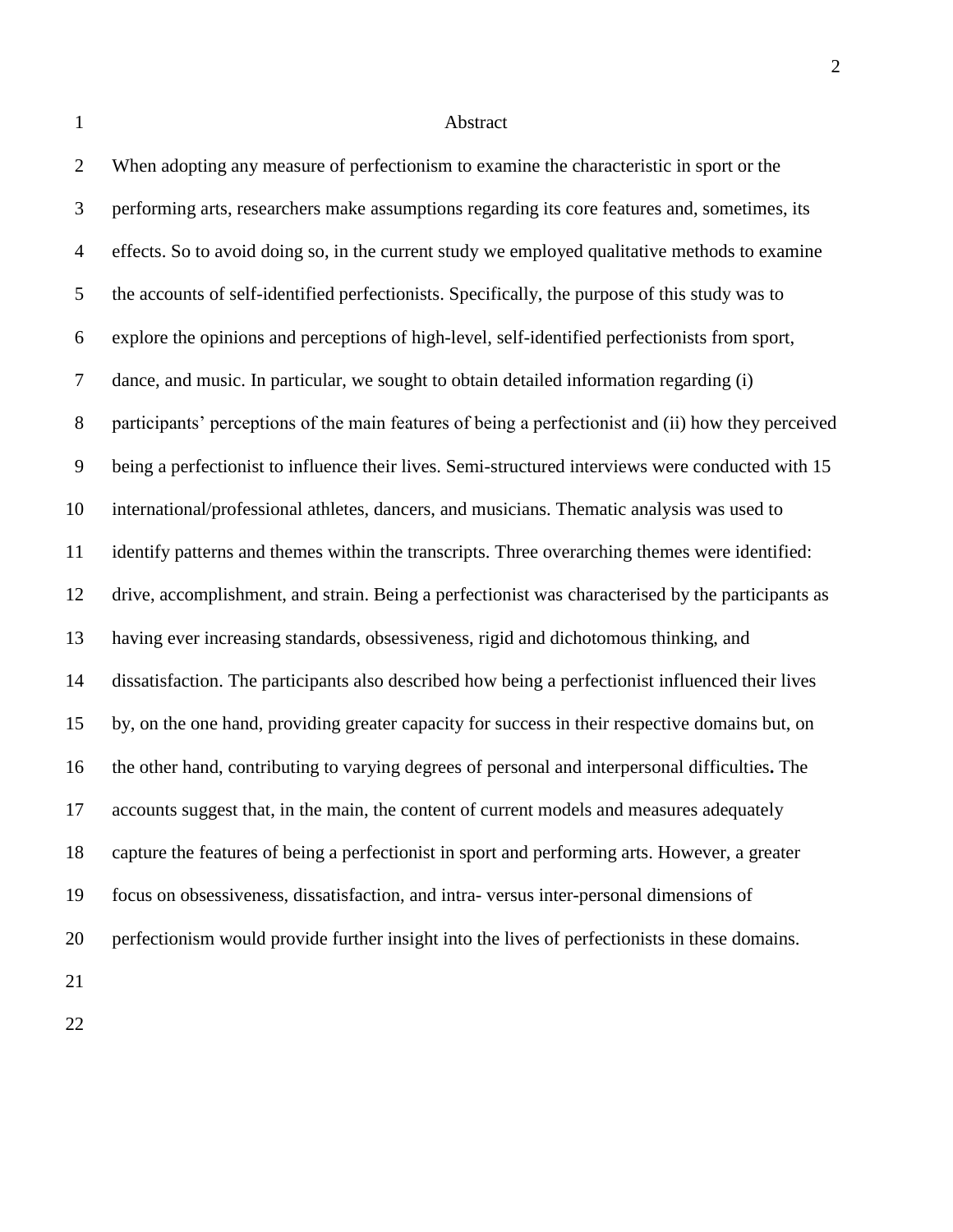A qualitative study of perfectionism among self-identified perfectionists in sport and the

# performing arts

| 3              | Perfectionism is considered to be an important personality characteristic in sport and the        |
|----------------|---------------------------------------------------------------------------------------------------|
| $\overline{4}$ | performing arts. This is, in in part, because at the highest levels extraordinary dedication is   |
| 5              | essential and near perfect performances often necessary in order to be successful in these        |
| 6              | domains. As such, perhaps more so than in other domains, the pursuit of flawlessness is           |
| $\tau$         | legitimatized, encouraged, and even revered in sport and the performing arts (Hall & Hill, 2012). |
| $8\,$          | Perfectionism is also considered important because it is thought to be especially common in       |
| $\mathbf{9}$   | these domains. Coaches and instructors often recognise the characteristic in the high-level       |
| 10             | athletes and performing artists they work with and many high-level athletes and performing arts   |
| 11             | identify it in themselves (e.g., Gould & Maynard, 2009; Mainwaring, 2009; Zwann, 2009).           |
| 12             | Consequently, there are numerous anecdotal reports from these domains in which athletes and       |
| 13             | performing artists describe how being a perfectionist has helped and/or hindered their careers    |
| 14             | (see Hall, Hill, & Appleton, 2012; Hall & Hill, 2012, for examples).                              |
| 15             | In support of the importance of perfectionism in these domains, research has found                |
| 16             | perfectionism predicts a range of outcomes among athletes and performing artists (see Gotwals,    |
| 17             | Stoeber, Dunn, & Stoll, 2012; Hall & Hill, 2012, Stoeber, 2012; for reviews). Research in sport   |
| 18             | and dance, in particular, has increased considerably recently and continues to illustrate how     |
| 19             | perfectionism influences the motivation, performance, and wellbeing of those in these domains.    |
| 20             | The recent work of Nordin-Bates and colleagues (Nordin-Bates, Cumming, Aways, & Sharp,            |
| 21             | 2011; Nordin-Bates, Hill, Cumming, Aujla, & Redding, 2014), for example, has shown how            |
| 22             | perfectionism is associated with the anxiety and imagery dancers experience and how               |
| 23             | perceptions of the achievement climate in dance changes over time. Similarly, the work of         |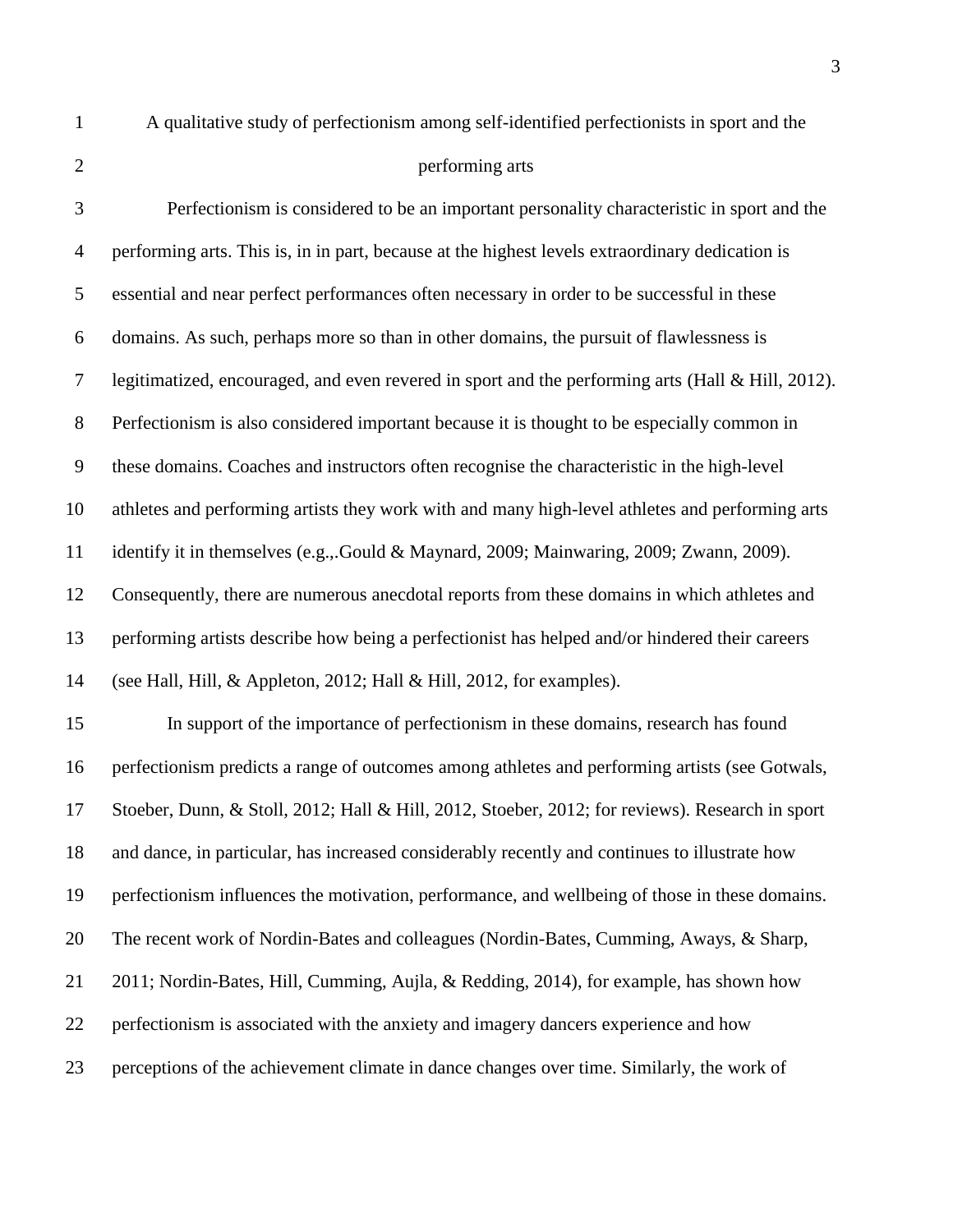Stoeber and colleagues (Stoeber & Eismann, 2007; Stoeber, Uphill, & Hotham, 2009) has illustrated how perfectionism can contribute to the success of athletes and musicians, as well as contribute to other important factors in these achievement contexts (e.g., motivation regulation and achievement goals).

 The current study is aligned with this research in that we focus on the possible implications of perfectionism in sport and the performing arts. However, the study is also a notable departure from these studies in that we do not adopt any particular model or measure of perfectionism when doing so. This is because, to date, examination of perfectionism in sport and the performing arts has been heavily guided by the assumptions of existing models and measures of perfectionism. These assumptions pertain to what constitutes the core features of the characteristic and, in some cases, its likely effects. We sought to avoid this issue by utilising qualitative methods to explore the opinions and perceptions of high-level athletes, dancers, and musicians who identified themselves as perfectionists. In doing so, the features of being a perfectionist among athletes and performing artists, as well as the perceived consequences of these features, are described for the first time by those who recognise the characteristic in themselves and in a manner that is unconstrained by pre-existing perspectives.

## **Disparate approaches and opinions**

 As noted by others (e.g., Flett & Hewitt, 2002), there is no agreed definition of perfectionism. One consequence has been that researchers have adopted a number of different approaches. The diversity and disagreement evident in the approaches in sport and other contexts provides the first broad rationale for exploring perfectionism using qualitative methods. This diversity and disagreement is reflected in the content of the instruments used to measure perfectionism (see Enns & Cox, 2002, for a review). A commitment to exceptionally high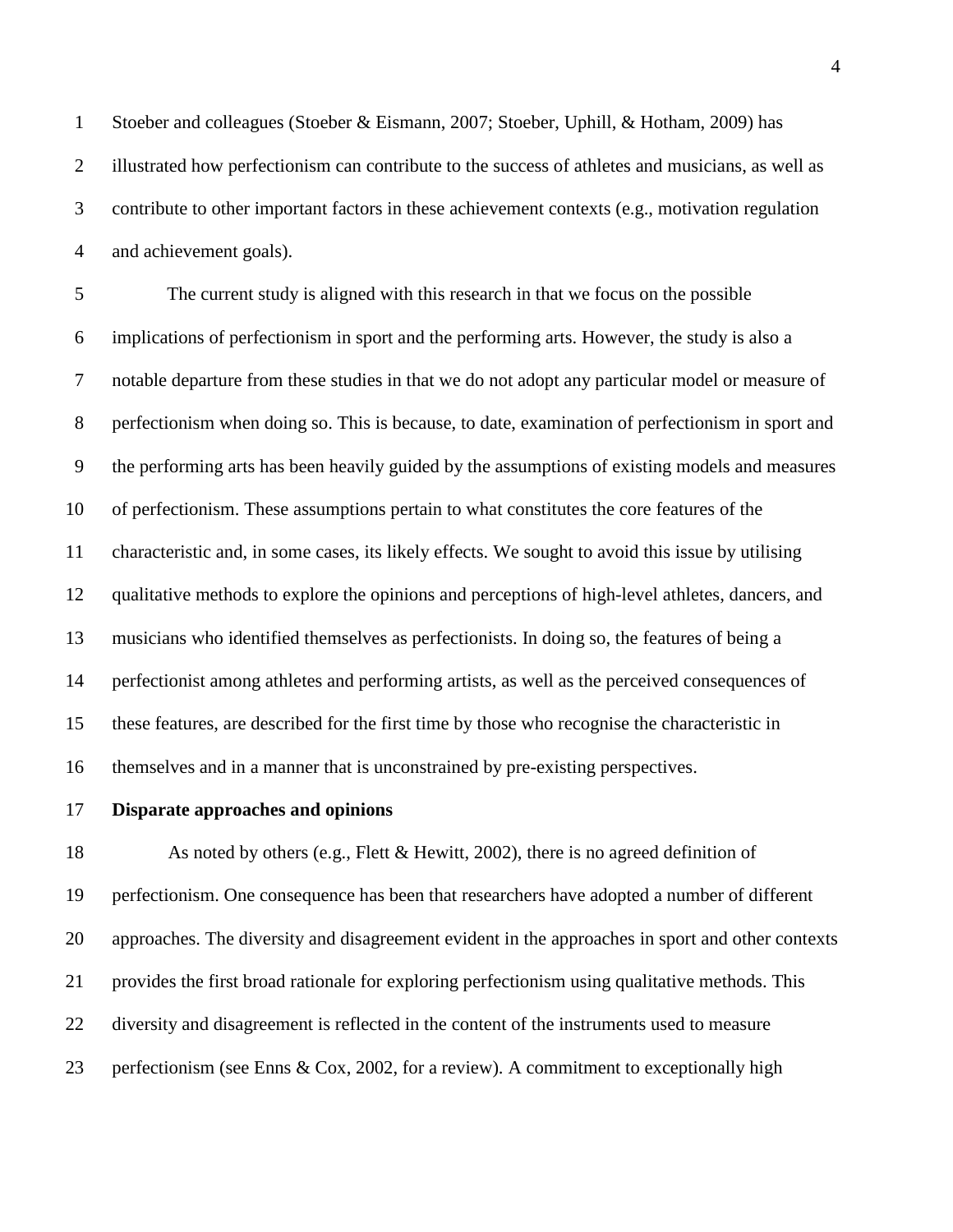standards is common to all instruments; however, beyond this, features vary widely. Some instruments focus solely on intrapersonal dimensions (e.g., Almost Perfect Scale, Slaney Rice, Mobley, Trippi, & Ashby, 2001) whereas others include interpersonal dimensions (e.g., Multidimensional Perfectionism Scale, Hewitt & Flett, 1991). Some instruments seek to capture perfectionism across a wide range of dimensions (e.g., Perfectionism Inventory, R. Hill et al., 2004), whereas others include a smaller, more distilled, number (e.g., Multidimensional Inventory of Perfectionism in Sports, Stoeber, Otto, & Stoll, 2006). There are also instruments that include dimensions which are considered explicitly adaptive or maladaptive (e.g., Positive and Negative Perfectionism Scale, Terry-Short, Owens, Slade, & Dewey, 1995) and those that do not make such distinctions (e.g., Multidimensional Perfectionism Scale, Frost, Marten, Lahart, & Rosenblate, 1990). As such, when measuring perfectionism, researchers implicitly espouse a particular perspective on perfectionism that may serve to perpetuate that particular view, complement and contradict other approaches to varying degrees, and, in some instances, presuppose its effects. A related issue is the on-going debate regarding the existence of healthy perfectionists (Flett & Hewitt, 2006; Greenspon, 2000; Hall et al., 2012). This debate provides the second broad rationale for the current study. The notion of the healthy perfectionist stems from Hamachek's (1978) distinction between normal and neurotic perfectionists. Hamachek (1978) described normal perfectionists as individuals who retain their commitment to exceptional standards but, in comparison to their neurotic counterparts, approach achievement settings in a more positive affective state and feel a greater sense of freedom and satisfaction in regards to their performance. The notion of the healthy perfectionist is evident in contemporary models of perfectionism, particularly the tripartite model (Stoeber & Otto, 2006). In this model the healthy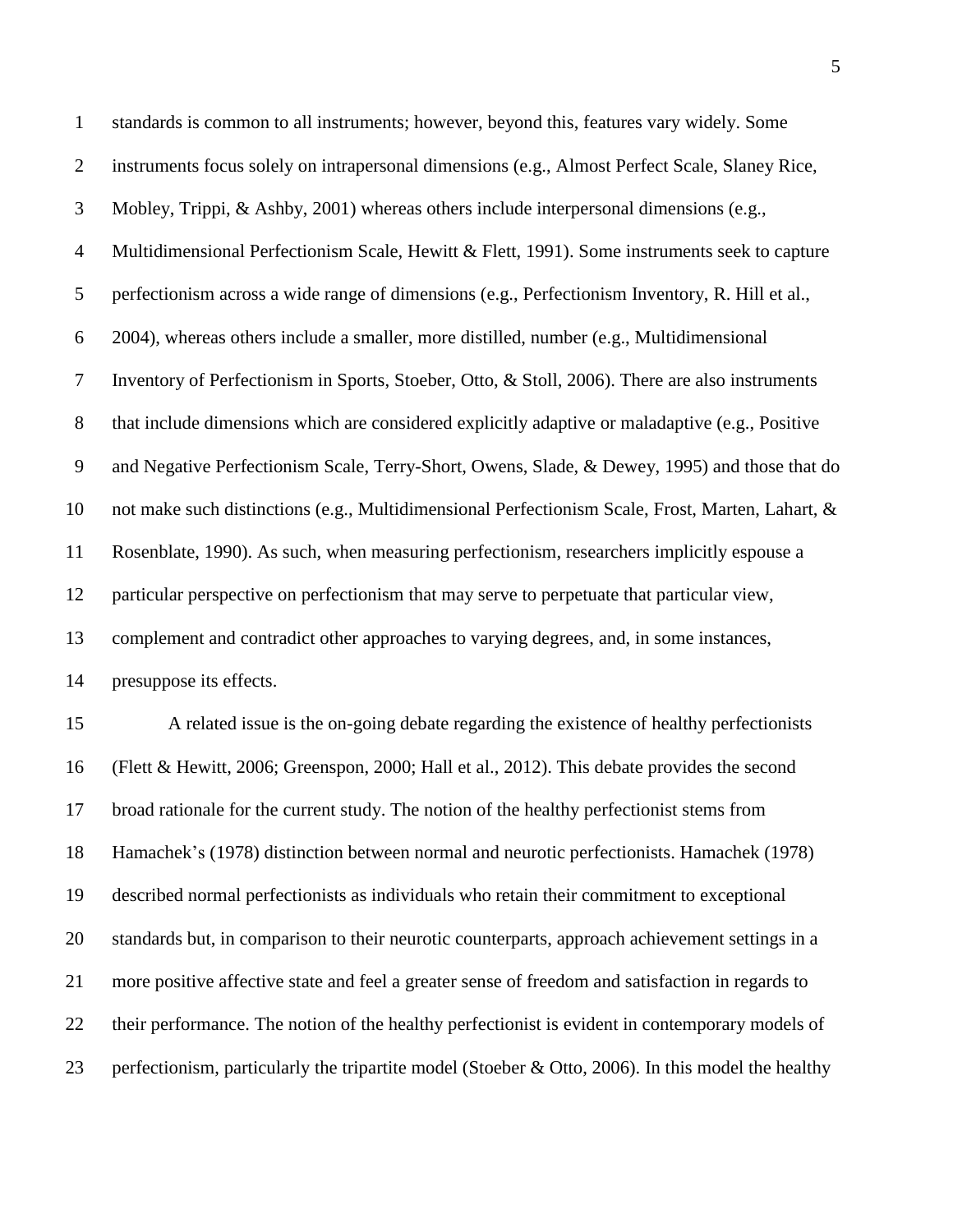perfectionist is characterised by high levels of typically positive dimensions of perfectionism (e.g., personal standards) and low levels of typically negative dimensions of perfectionism (e.g., concern over mistakes). In addition, due to this configuration, the healthy perfectionist is expected to be associated with better outcomes than other perfectionists (e.g., unhealthy perfectionists) and so is comparatively more desirable.

 There is empirical support for this perspective in that healthy perfectionists (or similar groups) have emerged in research examining typologies of perfectionism among athletes and dancers. In addition, being a healthy perfectionist is typically associated with better outcomes in comparison to other perfectionist groups (e.g., Cumming & Duda, 2012; Gotwals, 2011). However, the notion of the healthy perfectionist has been met with resistance from some researchers in sport and the performing arts (e.g., Flett & Hewitt, 2005, 2014; Hall, Hill, & Appleton, 2012). These researchers argue that it is not clear whether these athletes and artists are truly perfectionists or are instead exhibiting a more general form of achievement behaviour that is being conflated with being a perfectionist (see also Flett & Hewitt, 2006; Greenspon, 2000; Hall, 2006). For these researchers, all perfectionists are essentially unhealthy perfectionists. Attempts to address this issue has largely been driven by the use of existing measures with few studies attempting to adopt other methods to better understand perfectionists and their lives. Here, we adopt qualitative methods to do so.

#### **Qualitative Research Methods**

 Employed from within a constructionist epistemological view, qualitative research methods such as interviews acknowledge the importance of participants' unique perceptions. Findings are 'grounded' in the lived experiences of participants (Denzin & Lincoln, 1998) allowing him or her to be understood in 'their own terms' (Patton, 1980, p.22). As such,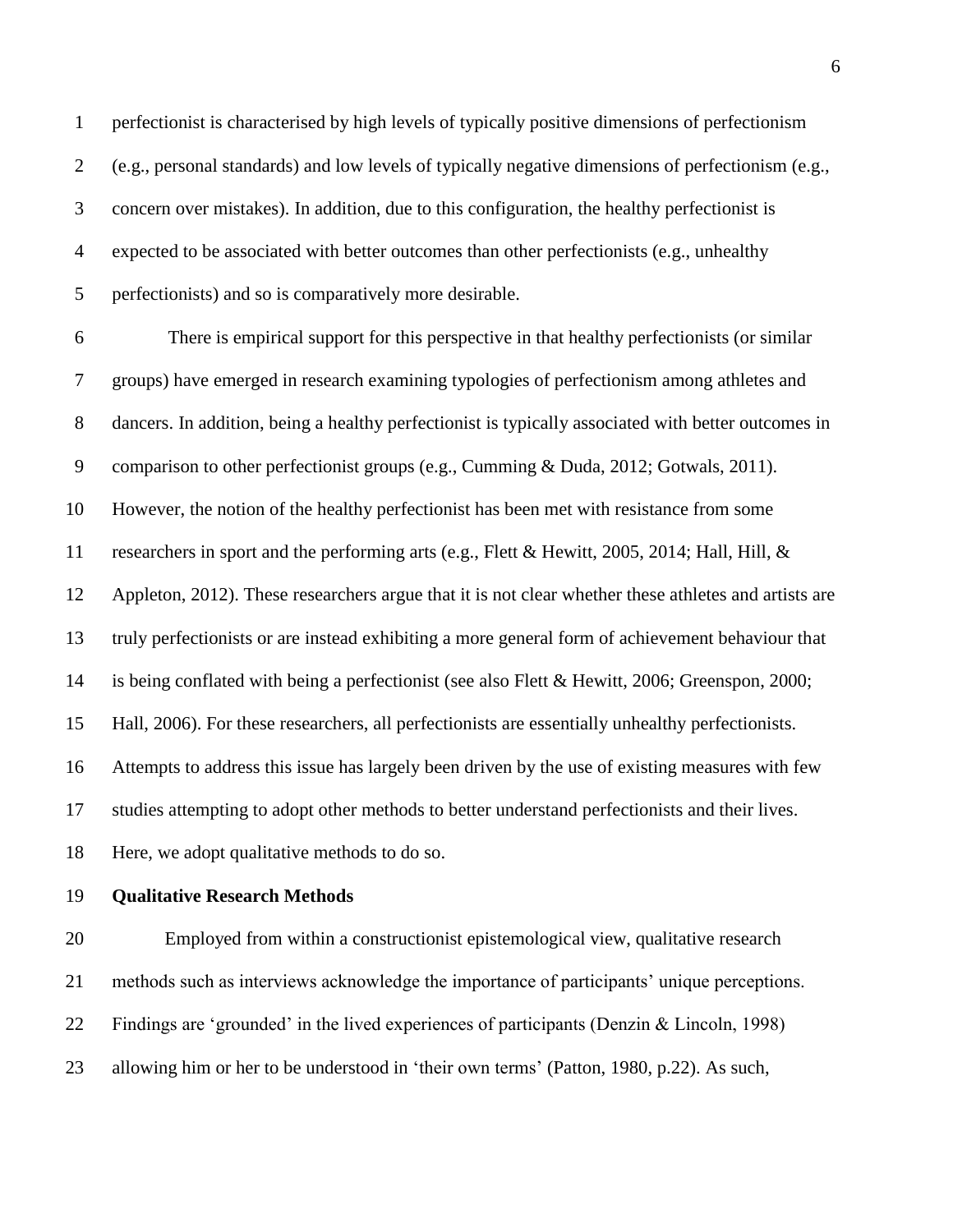perspectives that may not be evident in the current purview, nor easily gleaned via quantitative methodologies, are allowed to emerge. Within the context of the current state of research examining perfectionism in sport and the performing arts, utilizing qualitative methods provide a means of gaining a more holistic understanding of perfectionists, offers an opportunity to challenge (or affirm) the content of current models, and derive a more thorough understanding of perfectionism (Slaney, Chadha, Mobley, & Kennedy, 2000). In addition, adopting qualitative methods in this area also provides a greater focus on the context. Specifically, most models of perfectionism were originally developed in other contexts and then applied to sport and the performing arts (Gotwals & Spencer-Cavaliere, 2014). This means idiosyncratic features of perfectionism as manifested in these domains might be missed and some elements of the experiences of perfectionists in sport and the performing arts lost when adopting quantitative methods.

 A number of studies have adopted qualitative methods to examine perfectionists. The majority of this research has focused on exploring the experiences of perfectionists in an education domain. Speirs Neumeister and colleagues (Speirs Neumeister, 2004a, 2004b, 2004c; Speirs Neumeister, Williams, & Cross, 2007, 2009), in particular, have used qualitative methods to highlight the experiences of academically gifted students classified as perfectionists in terms of a range of topics (e.g., achievement motives, responses to challenge, and experiences of success and failure). More recently, Gotwals and Spencer-Cavaliere (2014) conducted the first study using qualitative methods to explore perfectionistic athletes' perspectives on achievement in sport. They found notable differences between those identified as healthy and unhealthy perfectionists in terms of their personal expectations, how they coped with challenge, and their perceptions of others. Collectively, these studies have illustrated the value of qualitative methods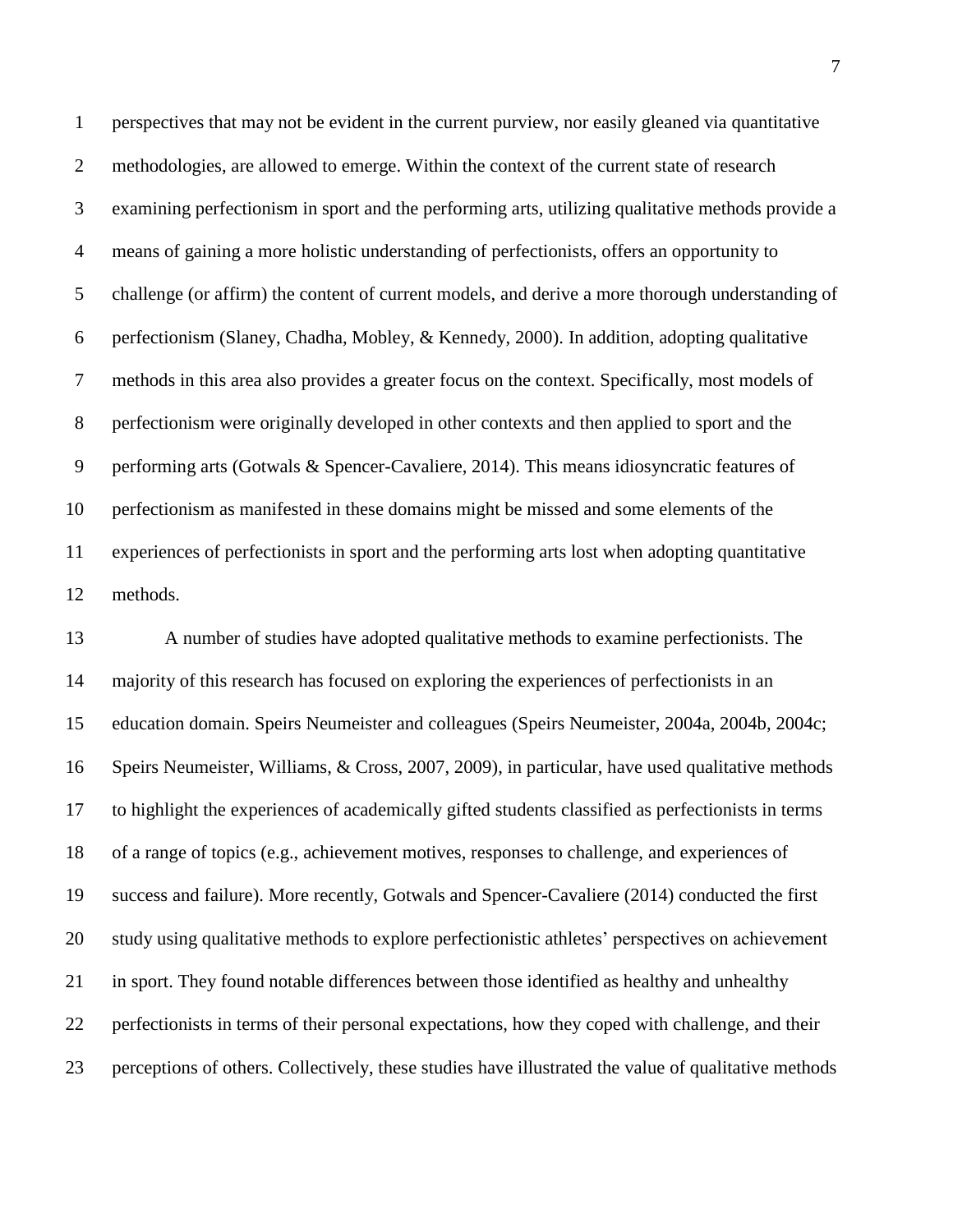in this area by providing more in-depth accounts of the beliefs, opinions and perceptions of perfectionists.

 The current study builds on existing qualitative research by addressing two specific shortcomings. The first shortcoming is that, to date, only one study has examined the accounts of athletes using qualitative methods (viz. Gotwals & Spencer-Cavaliere, 2014) and none have examined the accounts of performing artists. This is surprising as Flett and Hewitt (2005), and others (Hall & Hill, 2012), have argued that sport and the performing arts may offer ideal domains in which to study perfectionism because flawless performance is so overtly encouraged in these domains, particularly at a high level. In addition, because research suggests that perfectionism may be best examined in a domain-specific manner (e.g., Stoeber & Stoeber, 2009), it is possible that individuals may express perfectionism in one domain but not another, some dimensions of perfectionism may be more or less salient in a particular domain, and its effects may be dependent on the domain. In this regard, exploring the opinions and perceptions of athletes, dancers, and musicians offers unique insight into being a perfectionist within performance contexts.

 The second specific shortcoming to be addressed is that studies which have adopted qualitative methods have typically done so by examining the accounts of individuals selected based on scores on existing measures (e.g., Speirs Neumeister, 2004a, 2004b; Speirs Neumeister et al., 2007, 2009). This includes the only qualitative study in sport by Gotwals and Spencer- Cavaliere (2014). While this approach is useful in terms of testing existing models, as described earlier, it restricts understanding of perfectionism to the perspective adopted. One alternative is to examine the accounts of those who identify themselves as perfectionists. This strategy has been adopted by Slaney and colleagues on two occasions (Slaney & Ashby, 1996; Slaney et al.,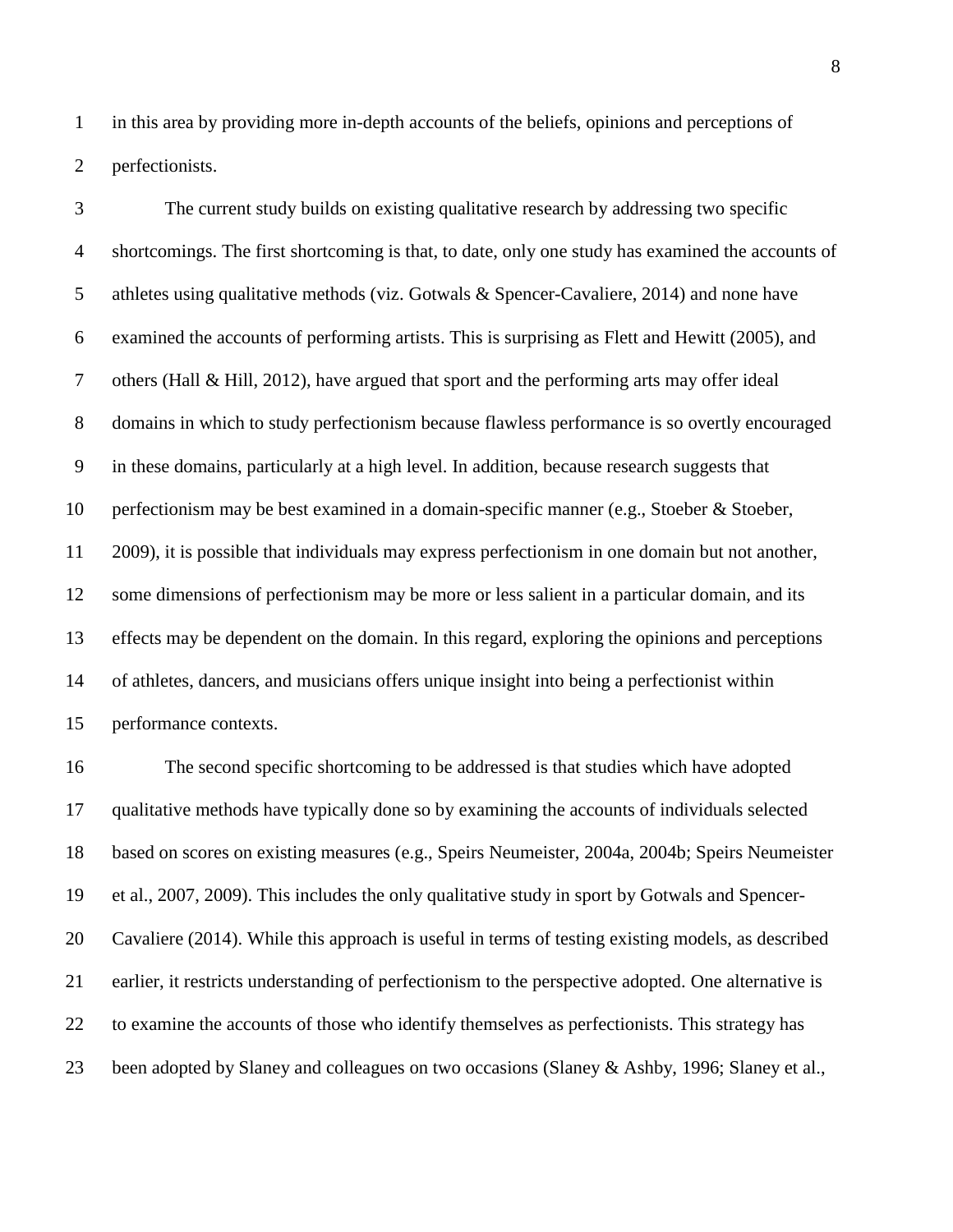2000) when examining the features and meaning of perfectionism among students and professionals. This strategy is thought to have a number of benefits when the aim is to explore perfectionism. In particular, it minimises the bias bought to the study in terms of the specific dimensions or models of perfectionism investigated and avoids perpetuating existing negative (or positive) perspectives of perfectionism and its dimensions (Slaney & Ashby, 1996). With these strengths in mind, the current study explores perfectionism from the perspective of athletes and performing artists, as opposed to theorists and researchers in this area.

 In summary, the purpose of the study was to explore the opinions and perceptions of high- level performers in sport, dance, and music that identified themselves as perfectionists. To this end, qualitative methods were used to gain detailed information about (i) what participants considered the main features of being a perfectionist and (ii) how they perceived being a perfectionist to influence their lives.

**Method**

#### **Recruitment**

 A purposeful sampling approach was used to recruit participants in that only 'perfectionists' were sought (Patton, 2002). The sampling strategy modelled the approach adopted by Slaney and colleagues (Slaney et al., 2000; Slaney & Ashby, 1996). Specifically, no specific definition, model, or measure of perfectionism was adopted for recruitment. Instead, participants were sought who labelled themselves as perfectionists. In addition, participants were required to be, or to have been, high-level performers; defined as athletes competing at an international level and professional-level musicians and dancers (i.e., part or all of the participant's income came from music or dance). Participants were recruited via advertisements sent to sports, dance and music organisations in the UK and through discussion with gatekeepers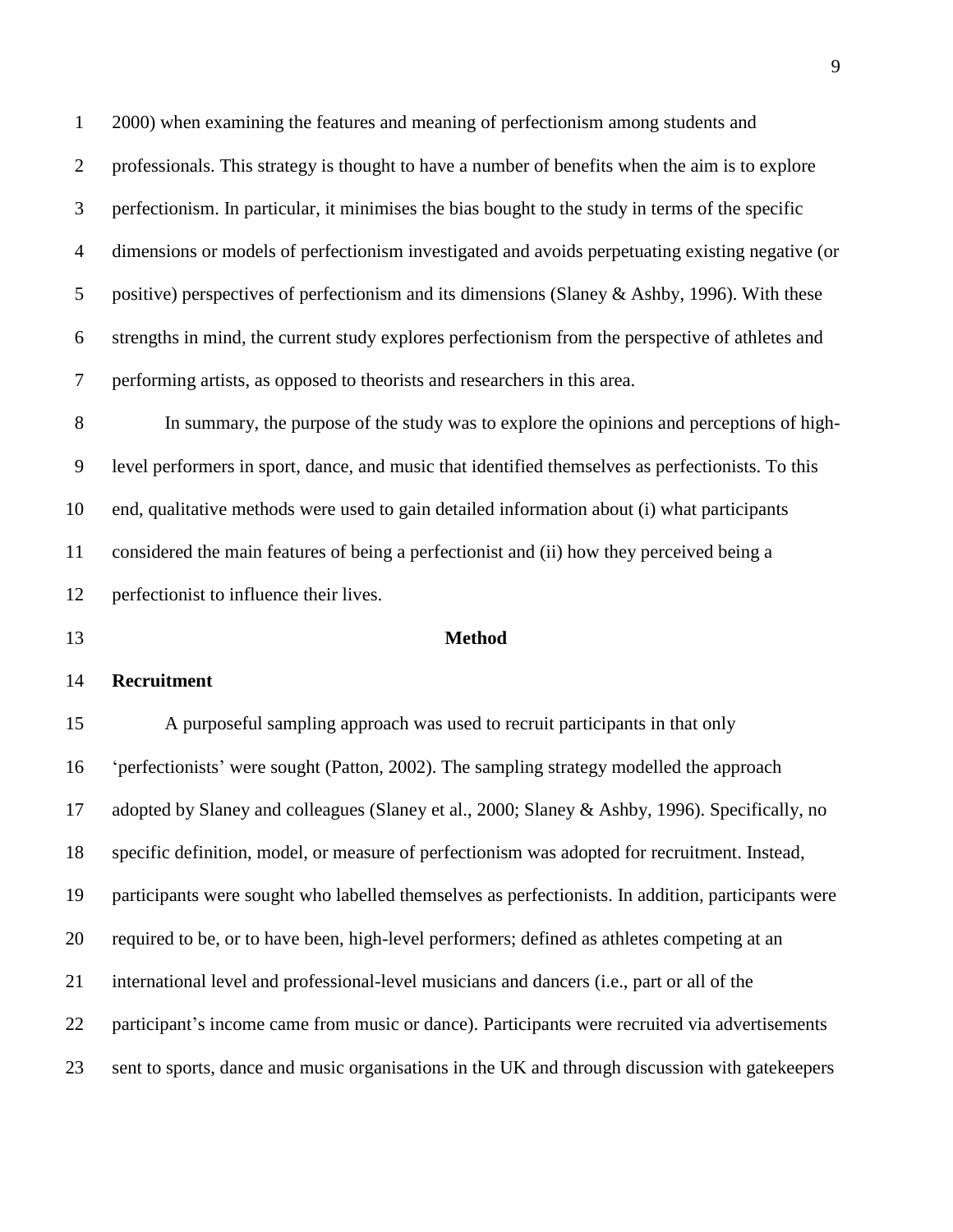in these organisations. Adverts included details of the project and requested those who described themselves as perfectionists and who were interested in taking part in the study to contact the research team. When prospective participants did so they were provided with further details (e.g., types of questions they were likely to be asked and approximate length of the interview). If he or she decided to participate, arrangements were made to conduct the interview during a convenient time.

#### **Participants**

 Fifteen high-level performers were interviewed. The group consisted of 7 athletes, 4 dancers, and 4 musicians. The athletes included 3 males and 4 females aged 29 to 39 years (*M* age = 32 years). Two athletes were retired and the others were still competing. The athletes competed in various individual and team sports (e.g., hockey, volleyball, cycling, fell running, and track and field events). All had competed at an international level (e.g., World, European, and Commonwealth Championships in their respective sports) and, when asked to list their three highest achievements, they listed a number of honours (e.g., winning championships, captaining their country, representing their county, and nominations for various individual awards). Participants reported that they had spent, on average, 13.67 years (SD = 4.72, range 7 to 20) 17 participating in their sport and 20.57 hours (SD = 6.83, range 10 to 30) per week involved in their sport.

19 The dancers included 1 male and 3 females aged 24 to 27 years (mean age = 26 years). Three were currently professional dancers and one had previously been so and was now a choreographer. Three had training in ballet and one in Latin, African and Caribbean styles of dance. When asked to list their three highest achievements, they listed specific performances and shows, as well as individuals they had performed with. Two reported that, in itself, continuing to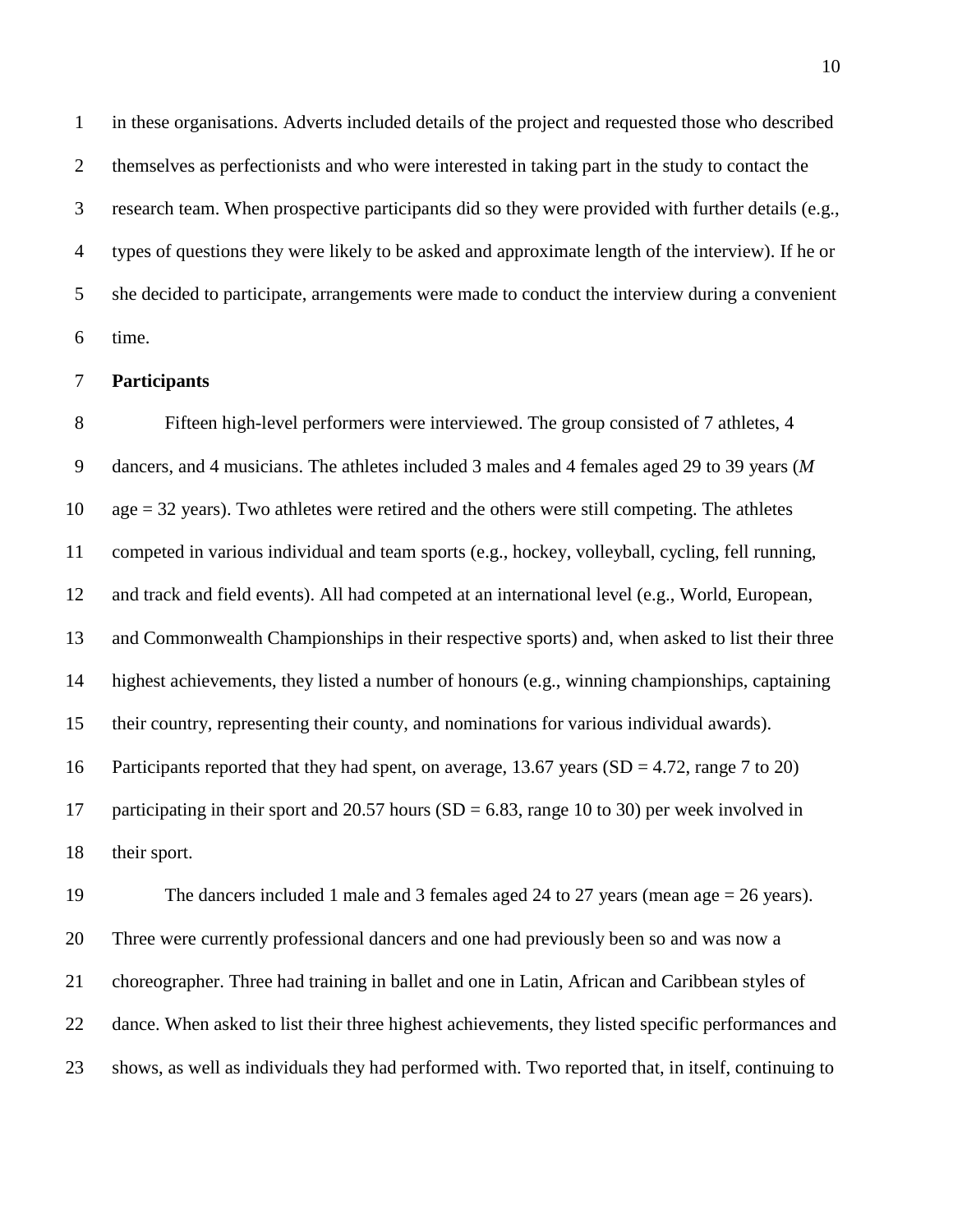be a professional dancer was one of their best achievements. The group reported that they had 2 spent, on average,  $20.25$  years  $(SD = 9.11$ , range 8 to 30) participating in dance and 24.57 hours (*SD* = 17.32, range 12 to 50) per week involved in dance.

 The musicians included 1 male and 3 females aged 26 to 63 years (mean age = 45 years). One was currently a professional musician, composer, and writer. The other three were currently professional musicians. Of those who were only musicians, one was a classically trained professional orchestral musician, one was a member of a professional quartet (and former section leader of a number of amateur orchestras and orchestral librarian) and the final musician was a professional singer (recorded a studio album and performed at a number of European music festivals). When asked to list their three highest achievements, like the dancers, they typically listed specific performances and also listed specific venues they had performed in. The group reported that they had spent, on average, 24.25 years (SD = 11.00, range 13 to 36) participating 13 in music and 58.33 hours  $(SD = 27.54$ , range 45 to 90) per week involved in music.

**Interviews**

 Interviews were conducted via telephone. This allowed flexibility and convenience for participants, many of whom had demanding schedules and were located in different parts of the UK. Although qualitative interviews are usually conducted in person, evidence suggests interviews conducted via telephone can provide comparable data (e.g., Sturges & Hanrahan, 2004). Interviews followed a semi-structured interview guide (provided in the appendix) which consisted of a general introduction that outlined the scope of the study and brief introductory questions (e.g., 'Could you tell me how you became involved in sport/dance/music?'). This was followed by three sections that included open-ended questions focused on (a) describing features of being a perfectionist, (b) its influence on participants' lives as an athlete, dancer, or musician,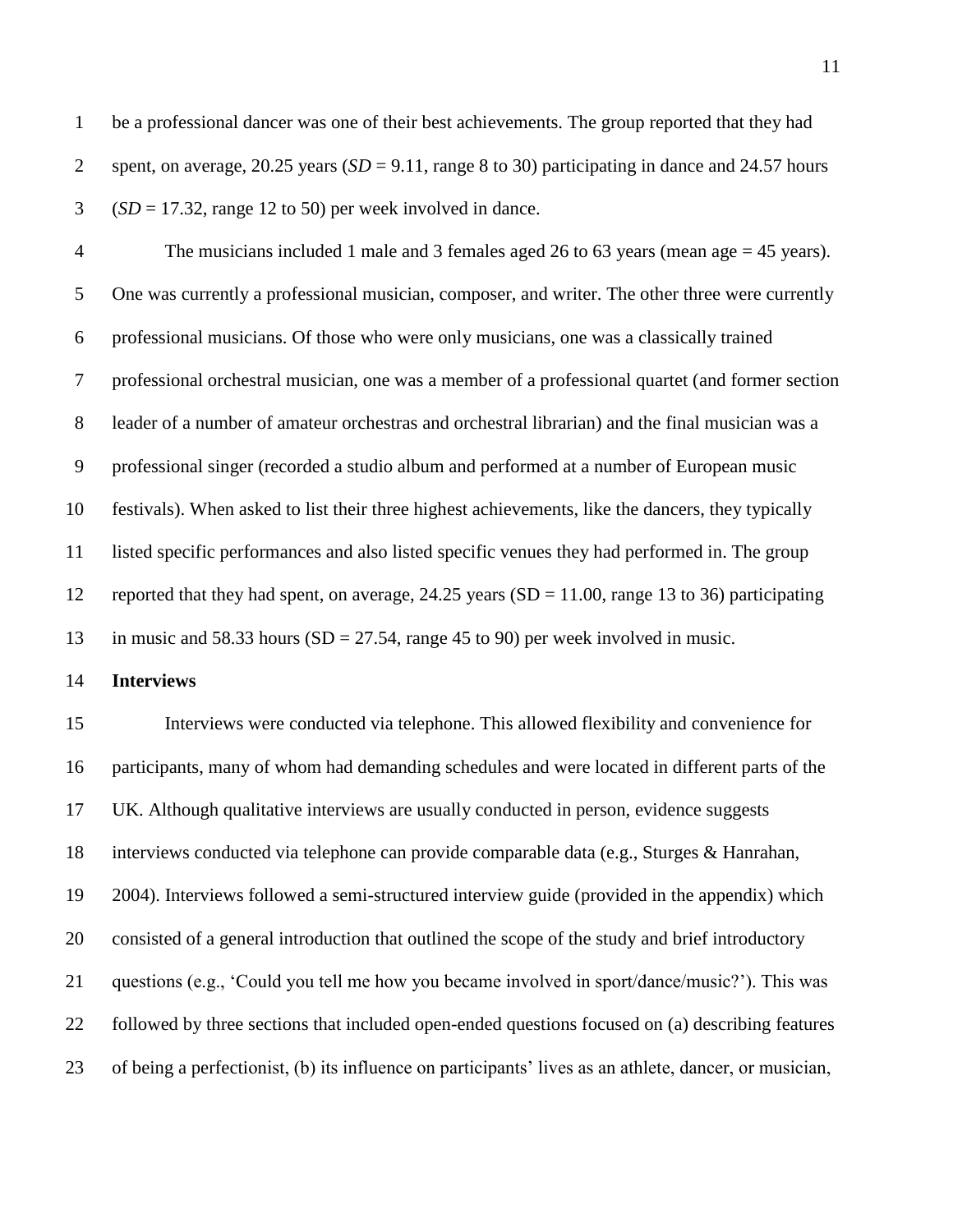and (c) its influence on life more generally (e.g., relationships with significant others). In developing the interview schedule, a number of questions used by Slaney and colleagues (Ashby, Slaney, Noble, Gnilka, & Rice, 2012; Slaney & Ashby, 1996; Slaney et al., 2000) were used (e.g., 'Why do you think of yourself as a perfectionist?') along with variants of their questions (e.g., 'What would you say are the main features of being a perfectionist') and additional questions that fit the purpose of this study ('How does being a perfectionist influence your life as an athlete/dancer/musician'). In addition, a list of probes were developed and used during the interviews to seek clarification ('What do you mean by…'), elaboration ('Could you say more 9 about...<sup>'</sup>) or detail of responses ('Who else was involved...') (Patton, 2002). Interviews typically lasted 30 minutes, were digitally recorded, and transcribed verbatim. Participants were assigned pseudonyms and transcripts were stripped of any personal identifying information. All participants were also given the opportunity to review the transcripts to confirm the content and remove information they were not comfortable with including.

## **Data Analyses**

 Consistent with Braun and Clarke (2006), interview data across all participants were subjected to a thematic analysis approach whereby patterns and themes were identified and constructed through an inductive, iterative process. Our approach to analysis involved multiple analysts (Patton, 1999), capitalizing on expertise related to the substantive content area and qualitative data analysis. Themes were a product of ongoing discussion and debate regarding analysts' interpretations throughout the data analysis process (Richards & Morse, 2013). The first three authors initially coded six transcripts independently and then met to discuss interpretations and to develop consensus regarding the preliminary construction of initial codes. Next, the first three authors independently analyzed all remaining transcripts based on the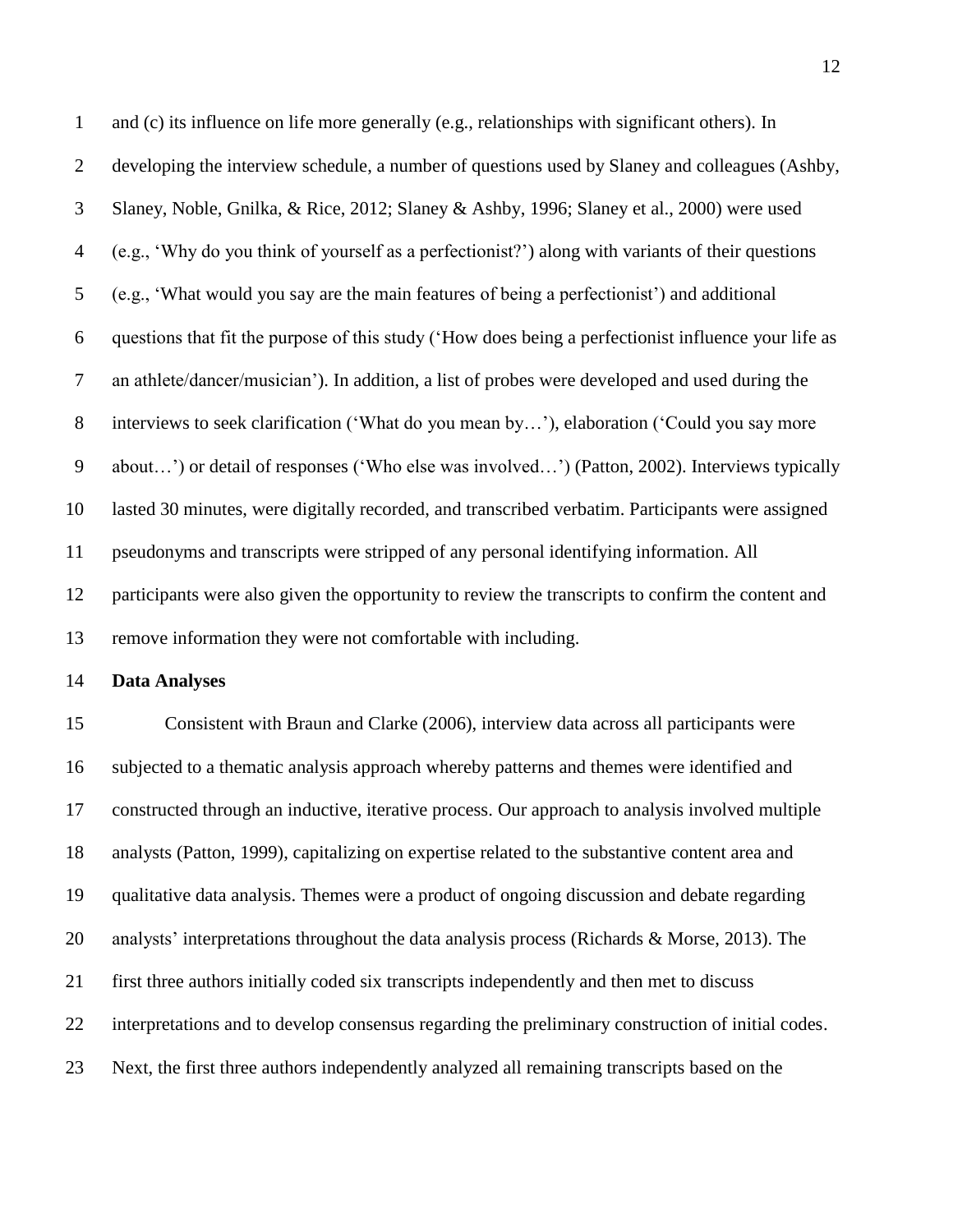establishment of initial codes and over the course of regular 'check-in' meetings, refined and established new codes and worked towards the development of preliminary themes. In subsequent meetings, focus shifted toward refining/modifying themes and reaching consensus on the construction and labeling of major themes. Throughout the process, data memos were used to aid each analyst in the categorization of data 'chunks' and refinement of themes. Analysis 'cycled' through waves of code development/refinement and theme development/refinement and, guided by constant comparison (Glaser & Strauss, 1967), culminated in the final identification of themes.

# **Data Quality**

 Our approach to data quality was guided by Morse, Barrett, Mayan, Olson and Spiers (2002). Morse and colleagues argued for, "…a return to validity as a means for obtaining rigor through using techniques of verification" (p. 14). As opposed to post-hoc evaluations of validity, Morse et al. (2002) advocated the use of verification strategies that were built into the qualitative research process. With this in mind, we designed the study so to ensure methodological coherence, with clear synergy between research questions posed, methods used, and analytical procedures adopted. We also selected a highly appropriate sample from relevant contexts that had knowledge of the research topic and could provide 'information-rich' cases. In addition, we were particularly aware of the need to be flexible and open throughout the research process. Notably, as described in the preceding section, our collaborative approach to analysis contributed to interpretive rigor through our engagement in discussion and debate regarding the 21 interpretations reflected by memos, coding and, ultimately, the creation of themes (Denzin  $\&$  Lincoln, 2000). In this manner we believe our "cocreated constructions [can] be trusted to provide some purchase on [this] important phenomenon" (Denzin & Lincoln, 2000, p.179).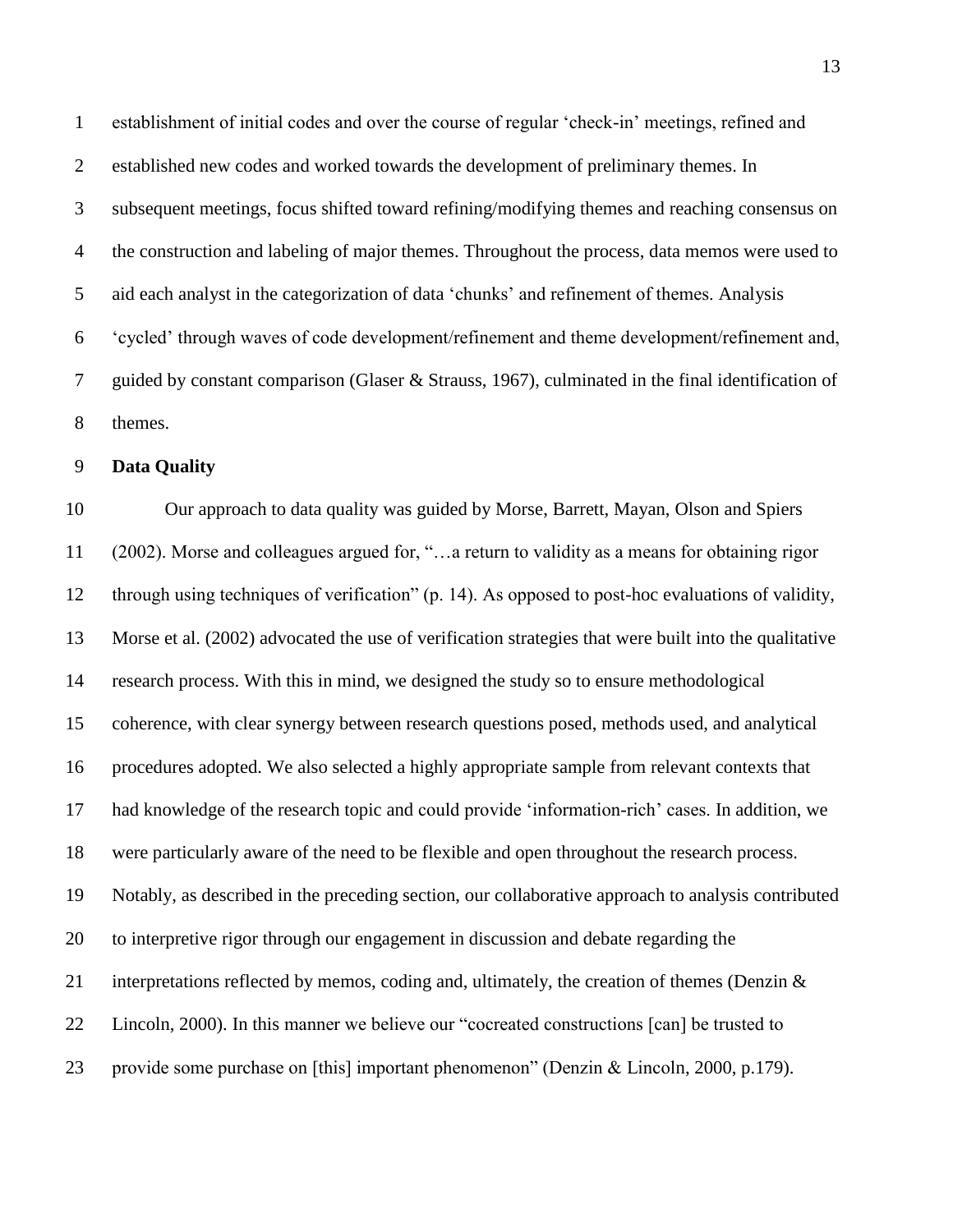| $\mathbf{1}$   | Readers are encouraged to use the quotes from the participants provided in the results section to   |
|----------------|-----------------------------------------------------------------------------------------------------|
| $\overline{2}$ | form their own judgements and interpretations and assess the validity of ours. <sup>1</sup>         |
| 3              | <b>Results</b>                                                                                      |
| $\overline{4}$ | <b>Overview</b>                                                                                     |
| 5              | This section is organized to align with the study's overarching research questions.                 |
| 6              | "Drive" is presented as the overarching theme that offers insight into the main features of being a |
| 7              | perfectionist. Similarly, themes of "Accomplishment" and "Strain" represent the overarching         |
| $8\,$          | themes of how the participants described how they considered being a perfectionist to manifest      |
| 9              | in their lives. Pseudonyms are used throughout.                                                     |
| 10             | <b>Drive</b>                                                                                        |
| 11             | Participants identified a variety of features they perceived as central to being a                  |
| 12             | perfectionist including: high achievement/performance standards, an "obsessive" approach to         |
| 13             | improvement, rigid and dichotomous thinking, and recurring dissatisfaction with current             |
| 14             | performances or works. Consistent with these dimensions, the overarching theme of "Drive"           |
| 15             | referred to participants' unwavering commitment to, and focus on, constantly improving her or       |
| 16             | his performance/work.                                                                               |
| 17             | Participants made it clear they had high standards of achievement and expectations                  |
| 18             | regarding their performances. As a result, participants looked beyond current performances          |
| 19             | toward upcoming challenges - focusing on ways to continually improve. For example, Allison          |
| 20             | explained, "you always want to be better than you actually are at that moment. You're not           |
| 21             | happy until something is completely perfect but it's almost like perfect doesn't exist - always     |
| 22             | looking onto what's next."                                                                          |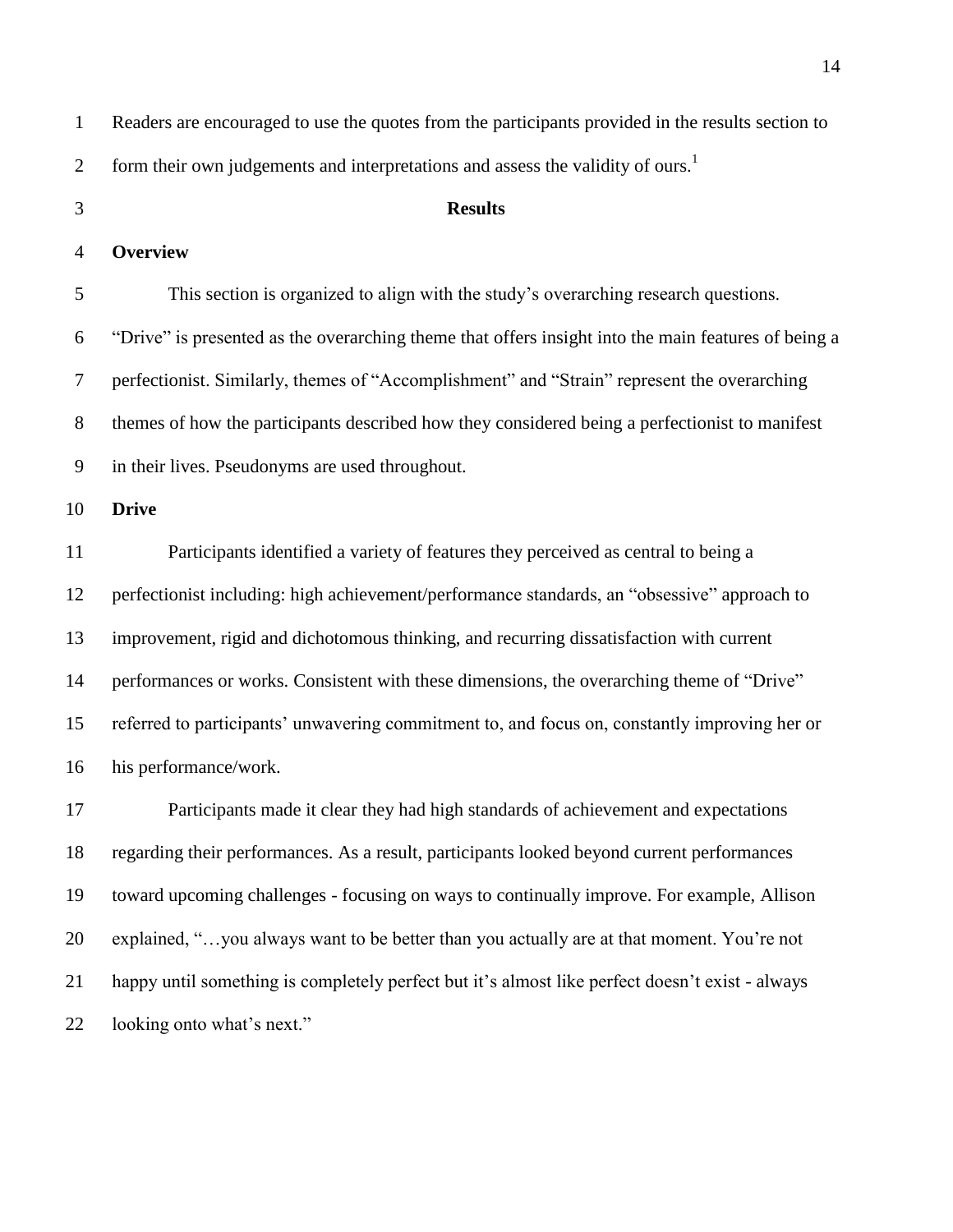For Lou, it was a matter of, "not settling for mediocre…trying to push to that next level and almost being as close to ideal or close to…you know, perfect performance as possible…to almost be better, be better, be better…and not just settling." Elaborating further, Lou added, [I] think that sort of perfectionism thing comes down to the sort of detail or planning, the 5 detail of…the level of commitment, the sort of always striving to do better you know? I think being a perfectionist almost becomes obsess[ive]. The notion that obsessiveness was a component of perfectionism and helped 'fuel'

 participants' drive was emphasized by several other participants. For example, Agnes described perfectionism and her approach to her career as, "…almost a superstition, you know, this obsession with getting everything spot on…" Similarly, Sarah viewed "obsessive" behaviour as part and parcel of perfectionism, "I think it's almost...being obsessed isn't it? And just trying your very hardest in everything…trying to get absolutely everything right and the very best out of yourself." Based on comments like these, it appears participants were consumed, if not "obsessed," with striving to constantly improve. Described as an "obsessive work ethic" by Helen, she explained,

 I think I have this obsessive work ethic about what I do that makes me a perfectionist 17 because I don't stop doing something until it's the best it can possibly be and I think that's being a perfectionist...I think perfectionists are workaholics.

Participants' "obsessiveness" appeared to be characterized by a particular

meticulousness, which included attention to detail and extremely sharpened focus. For instance,

in explaining his preparations, Nelson said,

 I think attention to detail [makes me a perfectionist] more than anything else. If I've got…a race in mind for example, I'll make sure that I stick to a training regime, I'll make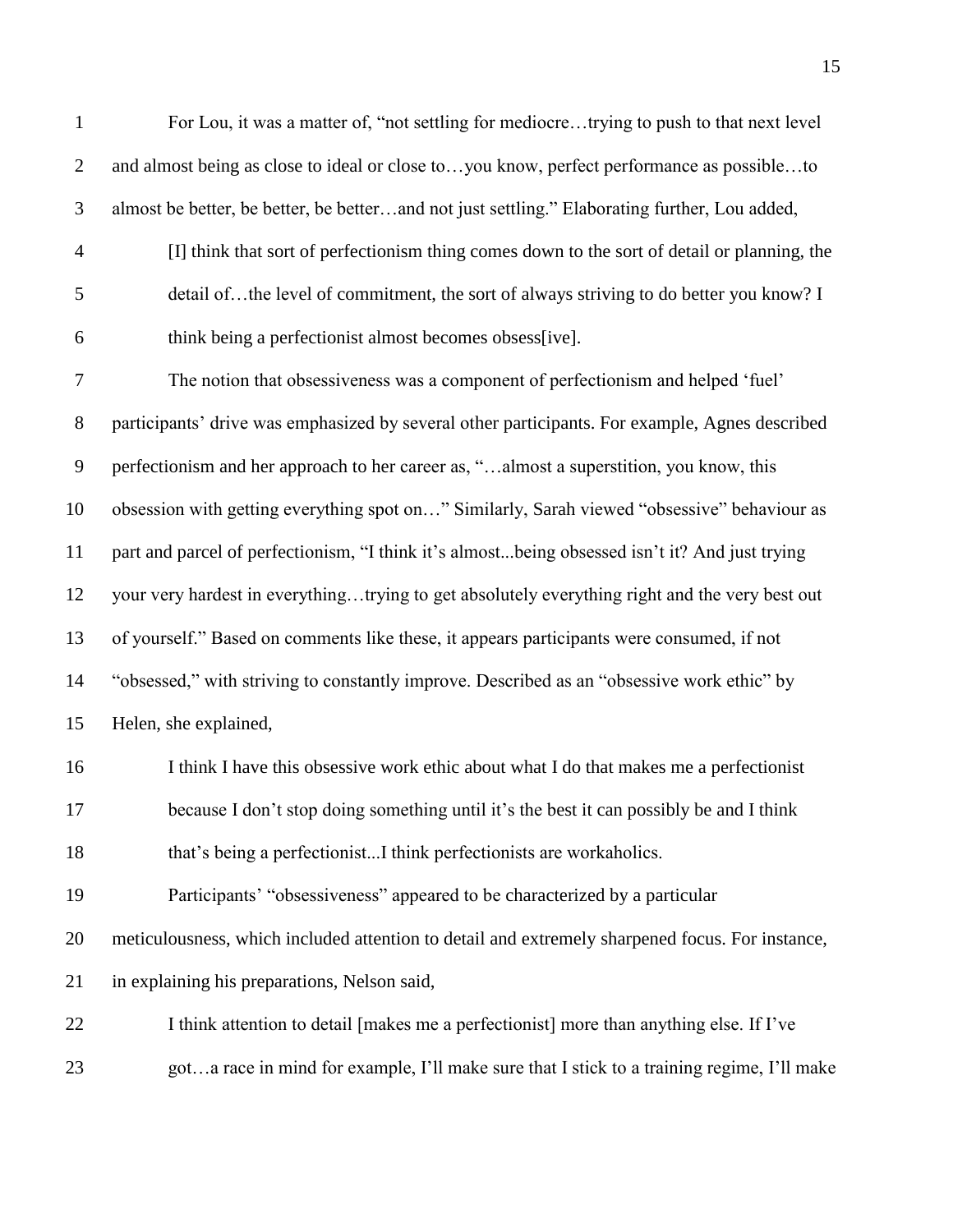sure I eat really well and I'll try and leave nothing to chance. So I just make sure everything is in place, even sleeping, you know - the right amount in between and just making sure that I'm doing everything I can to achieve what I want to achieve. In tandem with high achievement/performance standards and an "obsessive" approach to improvement which characterized "Drive," was an accompanying way of thinking about performance that was both rigid and dichotomous. For example, many participants did not afford themselves any leeway in terms of their efforts and mistakes were not tolerated. For example, according to Helen, 'the only way to be the best musician is to just not accept any mistakes" Furthermore, a clear distinction was made between behaviours that were acceptable and those that were not. For instance, according to Bernice, "everything has to be black and white." Similarly, Agnes remarked, "I'm not very good at being flexible." and Francesca offered, "I have to be a perfectionist in my dancing because otherwise I'd be rubbish… I'm very much a person of extremes." Through a constant, and perhaps obsessive, commitment to improvement and rigid thinking, participants remained unsatisfied with current levels of performances or quality of one's works. Helen captured this idea particularly well, Focus - I think that's really important so that you're not getting distracted by anything 18 else other than the task that you're doing...The more focussed you can be the more perfect something is. So I think having a really tight degree of focus going on, I think revisiting things so… if I've recorded something I will take extra takes constantly just to see if I can make it better. Two days ago I was in a recording studio and I was just

went, 'okay, we've got some good takes in there that's fine.' And I just turned to him and

recording something for an advert and the producer came over with the headphones and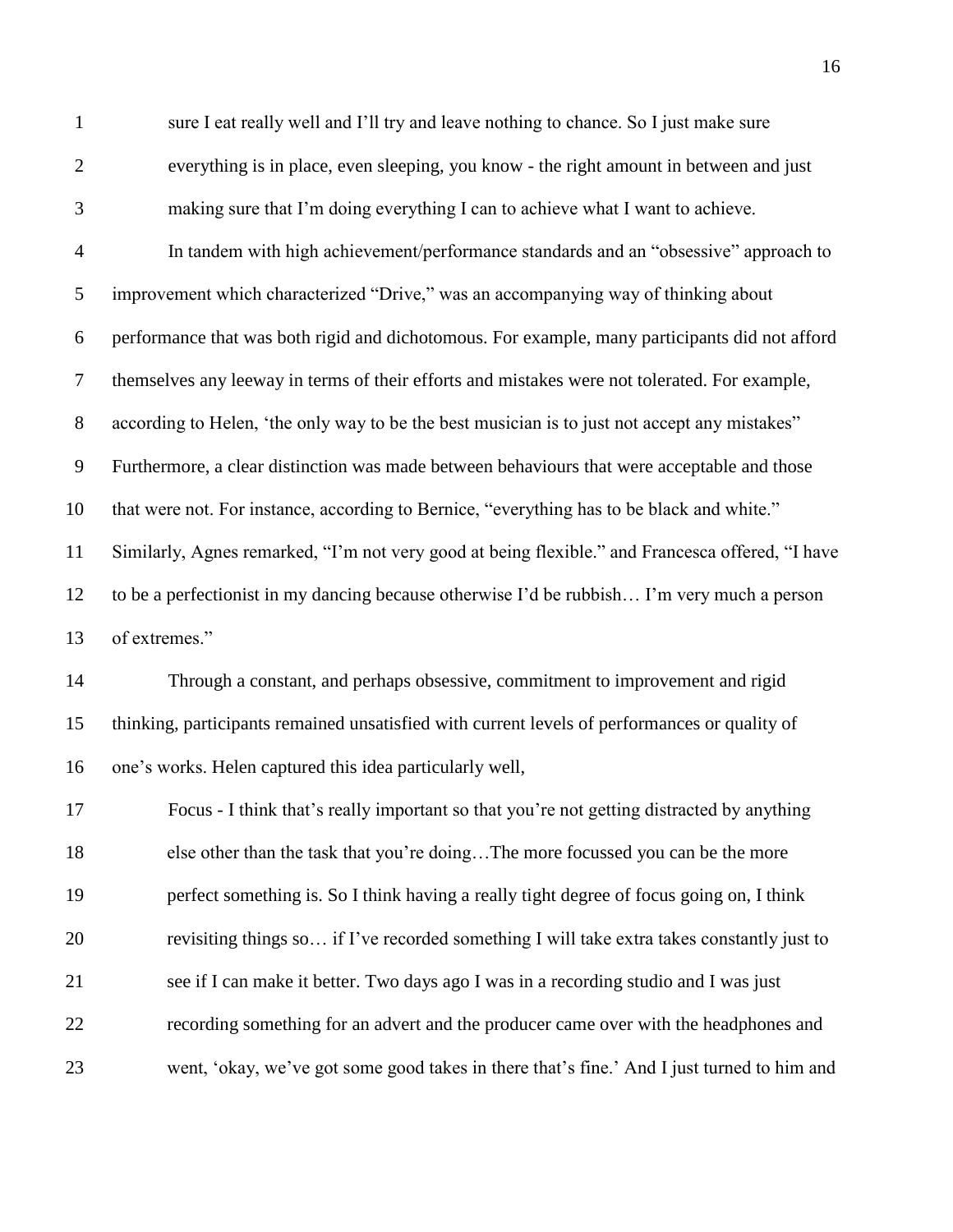| $\mathbf{1}$   | said, 'no I think I can do one more, I think I can do one more let's try it.' So I won't be       |
|----------------|---------------------------------------------------------------------------------------------------|
| $\mathbf{2}$   | satisfied and even though the producer was like, 'yeah that's fine, I've got enough to            |
| 3              | work with,' I wanted to go that one step further and see if I could make something better.        |
| $\overline{4}$ | Quotations from other participants helped illustrate the importance placed upon                   |
| 5              | remaining dissatisfied with one's current level of performance or quality of one's work. For      |
| 6              | example, Luann explained,                                                                         |
| $\tau$         | I think sometimes it can be easy to be dissatisfied constantly because, if and when you           |
| $8\,$          | reach your goal, whatever that may be, whether it be the best race you've ever done or            |
| 9              | the best cake you've ever done or the best piece of writing you've ever done, you then            |
| 10             | instantly expect more of yourself because you've done that so was it really your best?            |
| 11             | Could you have done better? So, you're kind of expecting more of yourself so there's that         |
| 12             | unrelenting desire to push for more.                                                              |
| 13             | How these features collectively shaped the mindset of the participants was captured nicely by     |
| 14             | Helen,                                                                                            |
| 15             | I think the main thing about being a perfectionist for me is the not being satisfiedeven          |
| 16             | if people are saying, 'oh that's great,' you never come away thinking, 'oh wow what I did         |
| 17             | is perfect' [being a] perfectionist is never thinking anything is perfect.                        |
| 18             | <b>Accomplishment and Strain</b>                                                                  |
| 19             | All participants described how to, varying degrees, being a perfectionist influenced their        |
| 20             | lives in sport and the performing arts. Most were able to identify both benefits and drawbacks to |
| 21             | being a perfectionist. On the positive side, most participants conveyed that they believed they   |
| 22             | were better off being a perfectionist as it was perceived to be essential to success and          |
| 23             | accomplishment in her or his respective domains. However, participants also expressed a           |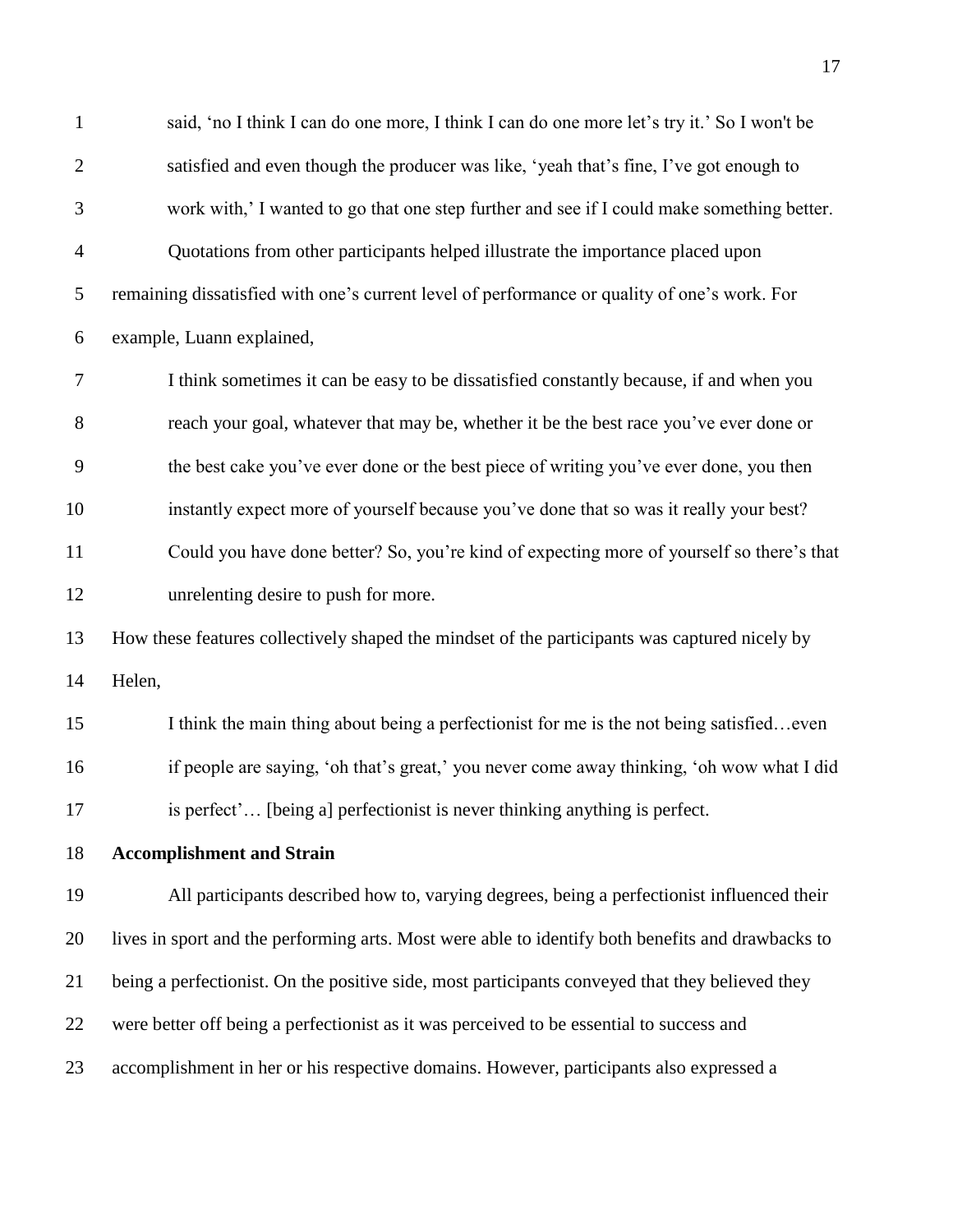negative side to perfectionism, especially with respect to experiencing strain in the form of personal and interpersonal difficulties.

 **Accomplishment.** The theme, "Accomplishment" referred to participants' perception that being a perfectionist was necessary in order to reach one's full performance potential and the pinnacle of success in her or his domain. The type of perfectionist "Drive" described previously was considered necessary for participants' professional success and accomplishment. For example, according to Luann, "If you want to be any good you have to be totally - perfectionism is in my opinion the only way to approach sport seriously if you're looking for serious results." Emphasizing the vital importance of perfectionism, Carl stated simply, "I think if I wasn't [a perfectionist] then I wouldn't have achieved things." Similarly, Francesca explained, "I'd like to think it's got me to where I am and to be a professional…if I'd just rested on my laurels when people told me I was good then you'd never have got to where you're going." Clearly, participants viewed perfectionism as vital to their success and so from this perspective, it was viewed in positive terms – without it, one would likely fall short of one's goals. Compared to those who were not perfectionists, Helen viewed perfectionists as possessing, "…an edge over 16 other people in the competition because they're not willing to accept something less."

 Participants' perceptions regarding the advantages of being a perfectionist extended beyond those pertaining to success and accomplishment in the professional domain. For instance, Helen addressed the importance within the professional realm, "…well I think there's quite a lot [of advantages] because you achieve more just because you don't accept low standards…" but took a broader view of perfectionism,

 …for ambitious people the more you achieve is always a positive thing. I think I get 23 quite a lot of satisfaction about getting better at things...there is a level of satisfaction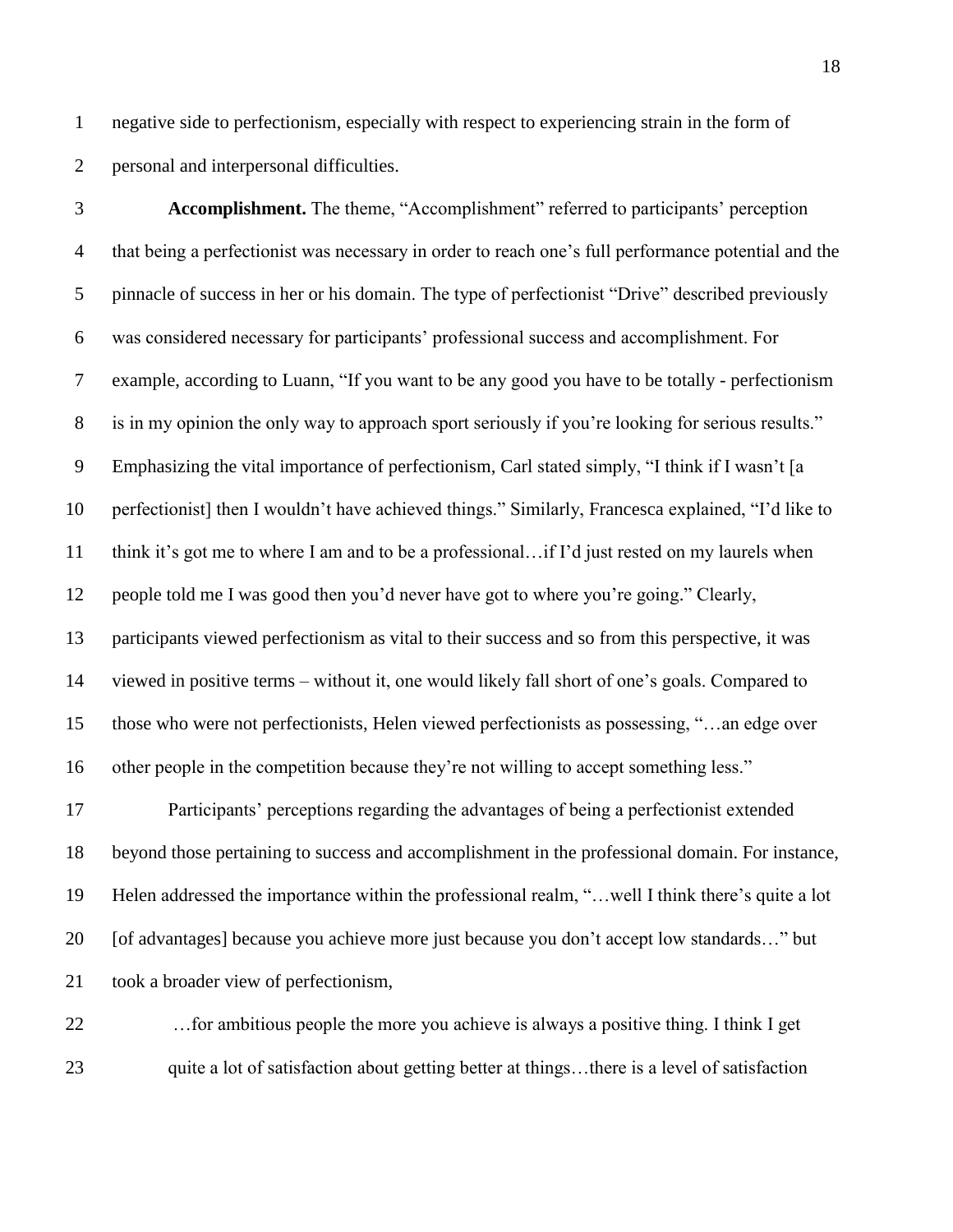| $\mathbf{1}$   | about getting better at something and I think that's good - and that's about the working           |
|----------------|----------------------------------------------------------------------------------------------------|
| $\overline{2}$ | hard that you get through demanding more so I think that's a good thing.                           |
| 3              | For Nelson, perfectionist characteristics relevant to his life as an athlete were viewed to extend |
| $\overline{4}$ | into his life outside of sport; an extension he considered advantageous,                           |
| 5              | [A benefit of perfectionism is that] I think you're an organised person definitely. So I           |
| 6              | don't take - leave anything to chanceI just find it gives my life structurewhether I'm             |
| 7              | at work or whether I'm just relaxing or I'm focusing on a race or training, I use                  |
| $8\,$          | spreadsheets for everything andit means that I never miss anything or I never leave                |
| 9              | anything to chance. And I think it gives me the best possible chance I can have of                 |
| 10             | succeeding in any aspect of life.                                                                  |
| 11             | Others referred to the development of confidence via perfectionism and how this extended to        |
| 12             | one's personal life. For example, Gloria said simply, "you learn things wellit gives me            |
| 13             | confidence." Agnes elaborated upon the notion of confidence across domains,                        |
| 14             | [Being a perfectionist has] given me more confidence in other areas of my life. You                |
| 15             | know, I never thought I'd ever be, you know, do as much as I have done with it and you             |
| 16             | know it's made me think that I don't have to put limits on other areas like mycareer or            |
| 17             | job.                                                                                               |
| 18             | It was clear that Helen felt similar to the participants referred to above, as she clearly viewed  |
| 19             | perfectionism in a positive light, and personally beneficial in numerous respects,                 |
| 20             | I'd sell perfectionism - if you wanted to stretch yourself to see how much better you              |
| 21             | could do things and see if you could - if you were a competitive person and wanted to              |
| 22             | achieve more then I'd adopt a perfectionist attitude because it helps focus the mind,              |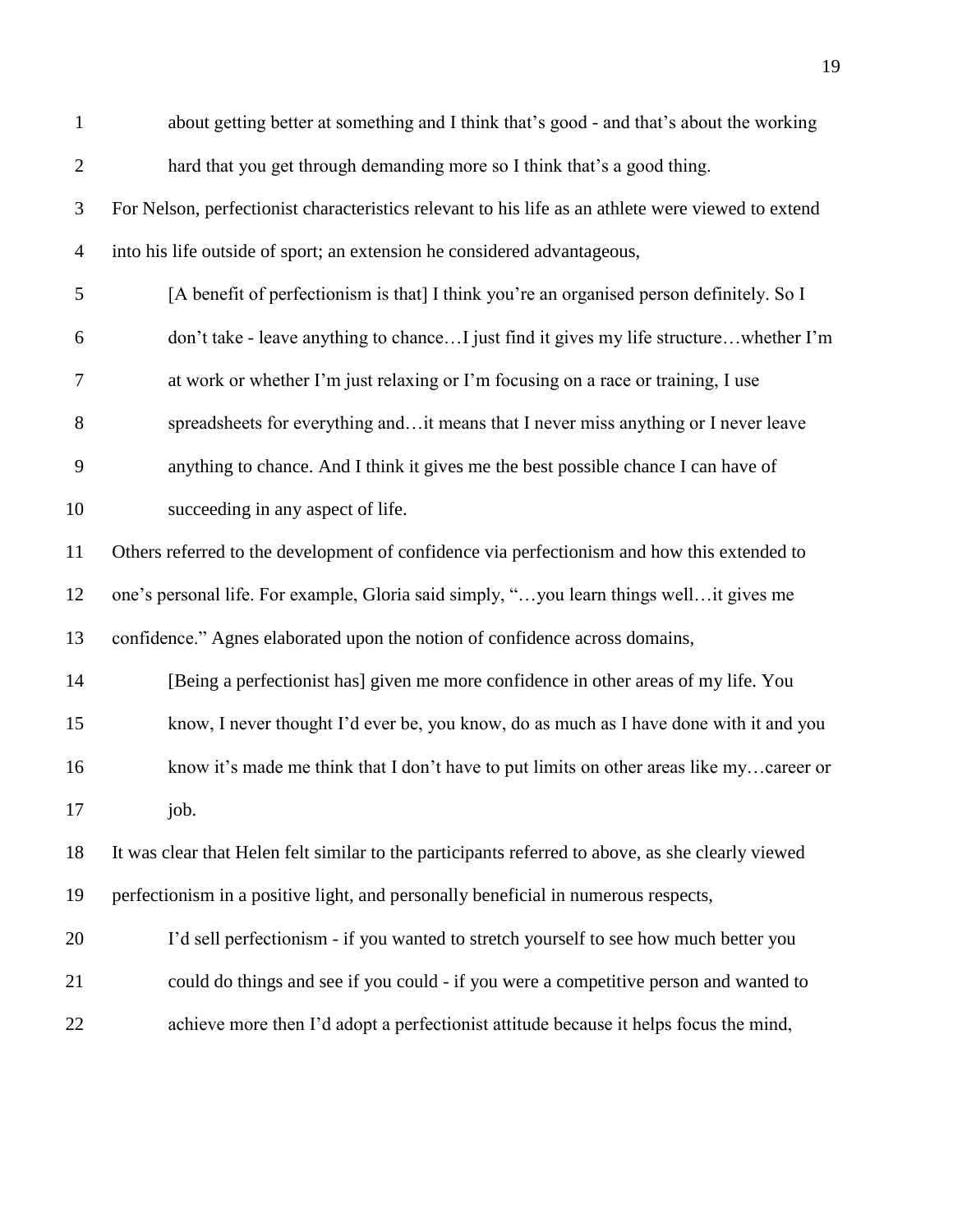offers more wisdom in problem solving and helps feed your ambition if you're of that mind.

 **Strain.** Although participants perceived perfectionism to be positive in a number of ways, they also discussed negative aspects of perfectionism. For instance, participants referenced the strain of being a perfectionist. This theme referred to the anxiety and constant pressure experienced by participants by virtue of a perceived obsession with analyzing one's performances or works in order to constantly improve. As discussed, developing confidence was attributed to perfectionism by several participants. However, it was made clear that this feeling was delicate and should not be assumed to apply globally, to other domains. What was described was a more tenuous and potentially negative side of perfectionism. For example, Francesca suggested that confidence could be fleeting if venturing into unfamiliar territory; a potentially stressful situation, …I was very, very worried that I would be really bad…I'm really not used to being bad at anything. Everything that I do I do well and I don't know if that's because over the years I've only chosen to do things that I do well? I mean as it happens I did do very well - I got like a gold so that's great but there was definitely that fear when you start something new that, 'well am I going to be as good as this as I am at everything else?' The hesitancy or "fear" portrayed in the quotation above was articulated by others. For example, describing the stress associated with a fear of failure, Luann admitted, [I]'ve still got this nagging feeling in the back of my head, 'Am I actually clever enough?' and I think that's a lot of it to do with my perfectionism, I guess everyone has 22 that to a degree...but even with everyone around me saying, 'No, no this is what you're suited for,' you know, 'you're clever enough,' 'you're good for it go for it.' Even then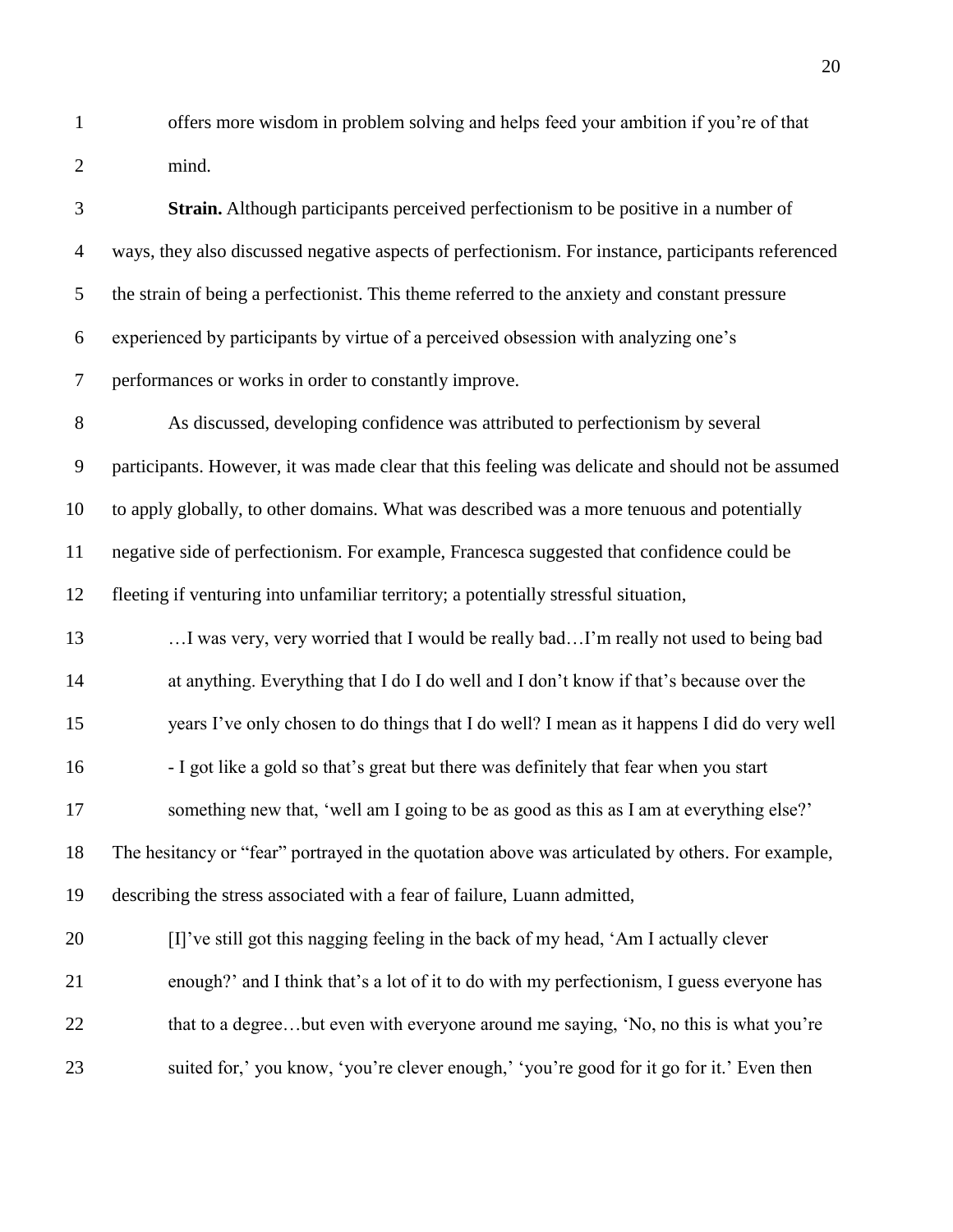| $\mathbf{1}$   | there's this nagging feeling, you know, 'Am I going to achieve what I need to be able to              |
|----------------|-------------------------------------------------------------------------------------------------------|
| $\mathbf{2}$   | achieve?'So yes, it has a huge effectit's not just in the sport but in every way you                  |
| 3              | think it affects itbecause you've got such drive I don't know if your fear of failure is              |
| $\overline{4}$ | more than say somebody who hasn't got such a drive perhaps I mean, referring to my                    |
| 5              | friend - they hadn't had such a fear of, you know, failing. They just [say], you know,                |
| 6              | 'OK, whatever. We'll do this next time.'that's a huge disaster for a perfectionist!                   |
| $\tau$         | Similarly, other participants indicated an underlying insecurity. For example, Allison explained,     |
| $8\,$          | " [perfectionists are] almost frozen by the fear of not doing it I've noticed that in a few           |
| 9              | people. They're frozen by the fear of not doing well, so they do nothing."                            |
| 10             | Beyond fear and insecurity, participants discussed other aspects of perfectionism which               |
| 11             | created strain. Many of these comments related to one's constant engagement and time spent            |
| 12             | doing and/or thinking about engagement. For instance, Lou admitted, "I sometimes still struggle       |
| 13             | to almost sort of switch off sometimes from things I think sometimes it'd be quite nice just to       |
| 14             | be able to sit down at night and switch off!" "Switching off" was clearly a problem for Nelson as     |
| 15             | well. As he explained, "Especially if I've done badly in a race, I'll pick at it. I'll think about it |
| 16             | and it'll chew me up for days if not weeks until the next one." Concerns regarding his level of       |
| 17             | engagement and the manner in which it preoccupied his mind prompted Nelson to confide,                |
| 18             | I wish I wasn't as much a perfectionist, I wish I was more relaxed. I think sometimes you             |
| 19             | know you can do something and it's fine but I'll then go back and I'll just - I'll rethink            |
| 20             | things and sometimes I think too much.                                                                |
| 21             | Unfortunately, adopting an alternative approach by taking more time to relax did not                  |
| 22             | appear to be a viable option either. As Ralph explained,                                              |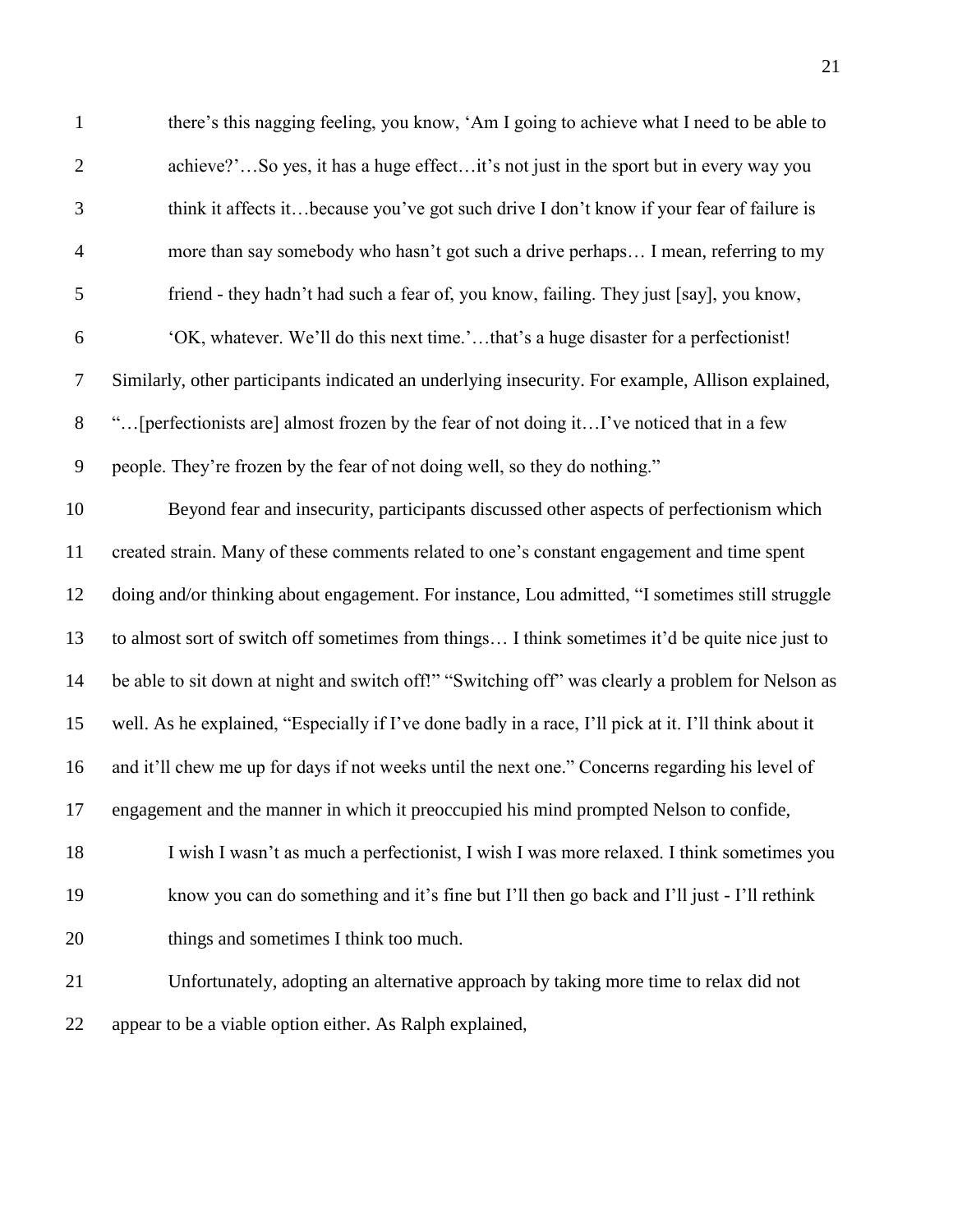| $\mathbf{1}$   | If I don't work I feel guilty. I feel terrible if I don't work. But then sometimes I think,     |
|----------------|-------------------------------------------------------------------------------------------------|
| $\overline{2}$ | 'well, what's the point of working?' I'm not getting the performanceswhy should I               |
| 3              | bother? I'll just go fishing or sit and do nothing and sometimes you do that. But I always      |
| 4              | then feel incredibly guilty. You know, I just feel I've got to work and it's always been        |
| 5              | with me - that drive to work.                                                                   |
| 6              | The type of engagement, ruminative thoughts, and inability to disengage and "relax"             |
| 7              | described above had negative repercussions. For example, Nick indicated he experienced,         |
| $8\,$          | "endless sleepless nights for weeks, months on end." For Sarah, the drive associated with       |
| 9              | perfectionism, "sometimes can just be exhausting." She continued,                               |
| 10             | if you know you're racking your brains and trying to think, 'Well, how can I be                 |
| 11             | better? How can I do this better? How can I do this better?' if you start trying too hard       |
| 12             | to find [those] little extra things it can be mentally exhausting.                              |
| 13             | Both Helen and Luann gave insightful descriptions regarding how the "drive" associated with     |
| 14             | perfectionism could create strain. Helen explained,                                             |
| 15             | I think there are quite a lot of negative impact[s] on other areas of your life because, say    |
| 16             | you've just performed and a lot of people come off stage feeling quite happy - just             |
| 17             | enjoying the act of performing. But if you are a perfectionist, all you do is go over the       |
| 18             | things that you could make better for the next time. And actually, that doesn't leave this      |
| 19             | good kind of sense of elation after performing. You're constantly looking for how you           |
| 20             | can make something better which isn't a very satisfying way to live life I don't think.         |
| 21             | Similarly, Luann admitted she would question whether she experienced joy in reaching a goal or, |
| 22             | Should I be sort of wallowing in it a bit longer?instead of straight away moving on to          |
| 23             | the next one. And although obviously cycling brings me a huge lot of pleasurethere's            |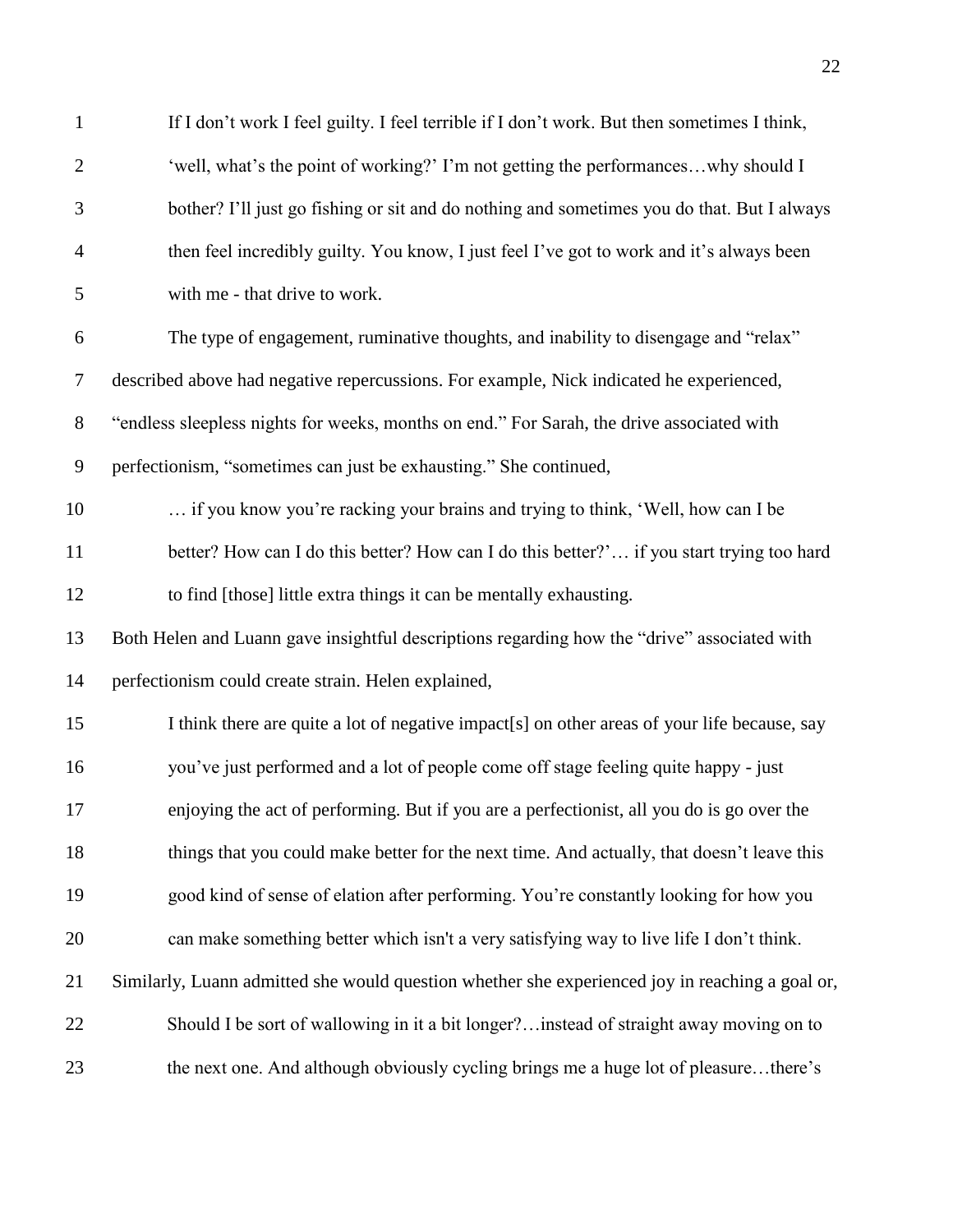| $\mathbf{1}$   | also that kind of feeling - sometimes a hollow feeling that perhaps you need to be getting   |
|----------------|----------------------------------------------------------------------------------------------|
| $\mathbf{2}$   | more - not enjoyment. I don't know how to put it. It's almost hollow sometimesyou're         |
| 3              | not getting - I don't know it's that a victoryis a hollow victory because suddenly it's no   |
| $\overline{4}$ | longer a victory it's now a small step on the bigger ladder rather than actually your last   |
| 5              | goal. So it was the top of your last ladder, it's now the bottom of your next ladder if you  |
| 6              | like. So suddenlyrather than looking at it as happy you're looking at it as negatively       |
| $\tau$         | sort of thing - I suppose in a more kind of distressed way; certainly more a negative way    |
| 8              | than a positive way.                                                                         |
| 9              | For some, strain was described alongside the notion of "sacrifice" particularly in terms of  |
| 10             | personal relationships. As Luann recognized,                                                 |
| 11             | It can affect friendships possibly, in certain situations, and possibly family relations     |
| 12             | because it's such a whole encompassing thingit's easy to get caught up in whatever           |
| 13             | you're doingquite easy to get totally absorbedI've been very lucky that my friends           |
| 14             | just completely understand that that's the kind of person that I am! I put in everything     |
| 15             | you know so it's not that I don't care, it's not that I don't think about them and not there |
| 16             | for them. It's just that I'm so focused on achieving one thing.                              |
| 17             | Helen related a similar encounter with friends, where normal or enjoyable activities were    |
| 18             | sacrificed,                                                                                  |
| 19             | I often do say to friends, 'oh I'm sorry I can't go out tonight I need to go to the practice |
| 20             | room,' and things like that. So, actually, being a perfectionist means I can't put that away |
| 21             | and go and enjoy something else in my life. I have to keep going at this until it's at a     |
| 22             | standard that I accept. Everyone says I'm a massive workaholic and that it's actually a bit  |
| 23             | unhealthy. I think that it probably had the most negative impact on my social life.          |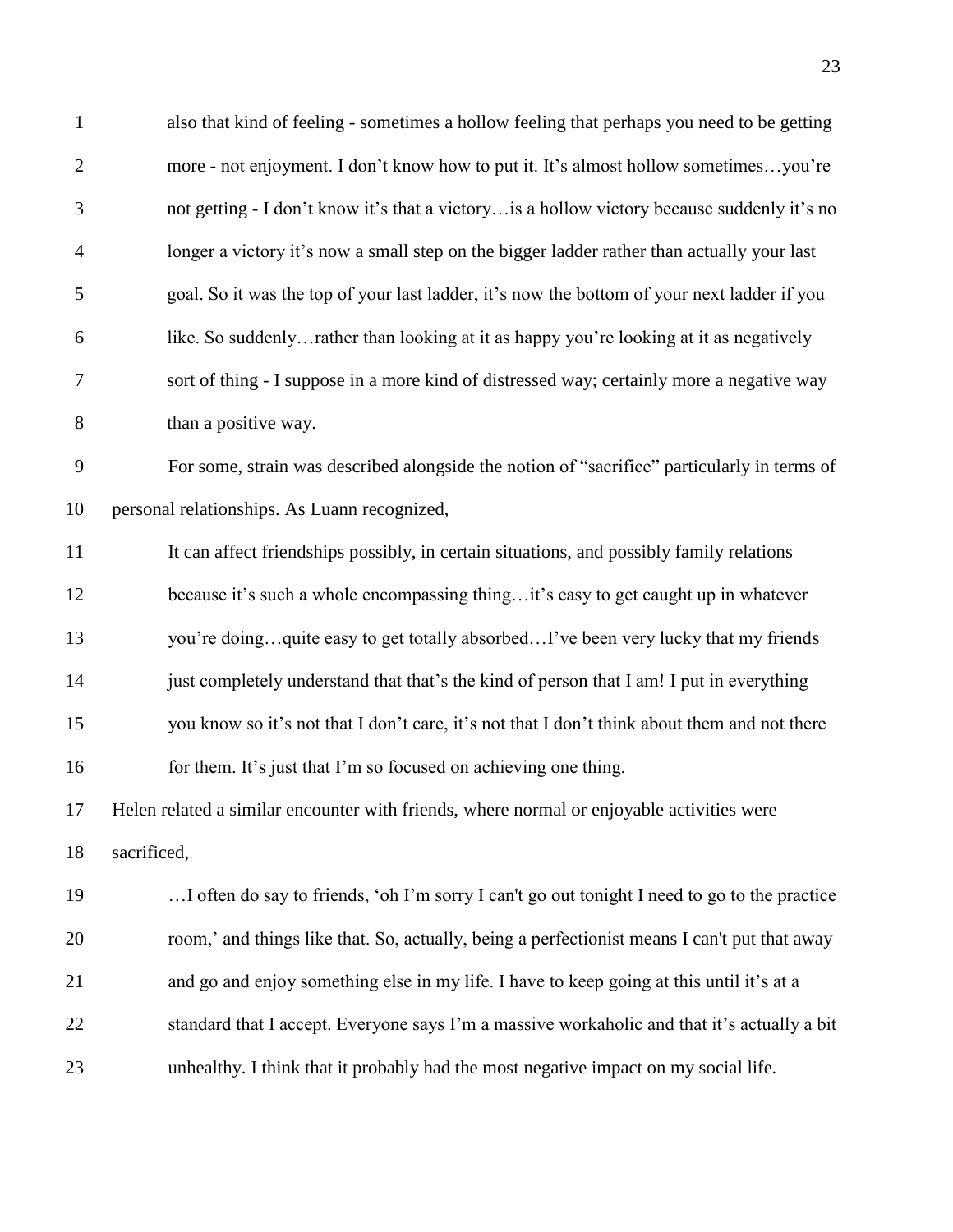The potentially extreme consequences of the willingness to sacrifice and its implications were also apparent. After discussing determination and the will to sacrifice, Ralph admitted, "…that's just how you are as a perfectionist you sacrifice. I sacrificed marriage on it. I sacrificed everything on it…you're very lucky if you can find a lady that would tolerate that sort of obsessiveness. " Summing up the professional and personal conflict, Ralph added, "…I think as a [performer] I've benefitted from being a perfectionist. As a person I probably haven't."

### **Discussion**

 The purpose of the study was to explore the opinions and perceptions of high-level performers in sport, dance, and music that identified themselves as perfectionists. A particular focus was placed on (i) what participants considered the main features of being a perfectionist and (ii) how they perceived being a perfectionist influenced their lives. Based on the accounts of the participants, drive was identified as the overarching theme in terms of the main features of being a perfectionist. In addition, accomplishment and strain were identified as the overarching themes that captured how being a perfectionist influenced their lives. These themes are discussed below in context of current understanding of perfectionism and extant research in this area.

# **The characteristics of being a perfectionist**

 Against the backdrop of diversity and disagreement in terms of what constitutes the features of perfectionism, a number of findings are noteworthy. In particular, the features encapsulated by the theme of drive are largely common to existing models. The pursuit of exceptionally high standards, most notably, is typically regarded as the main feature of perfectionism. This was clearly reflected in the opinions of the athletes and performing artists. Other features, such as meticulousness and rigid/dichotomous thinking, are also similar to those included in existing models. These features have been described by early theorists (e.g., Burns,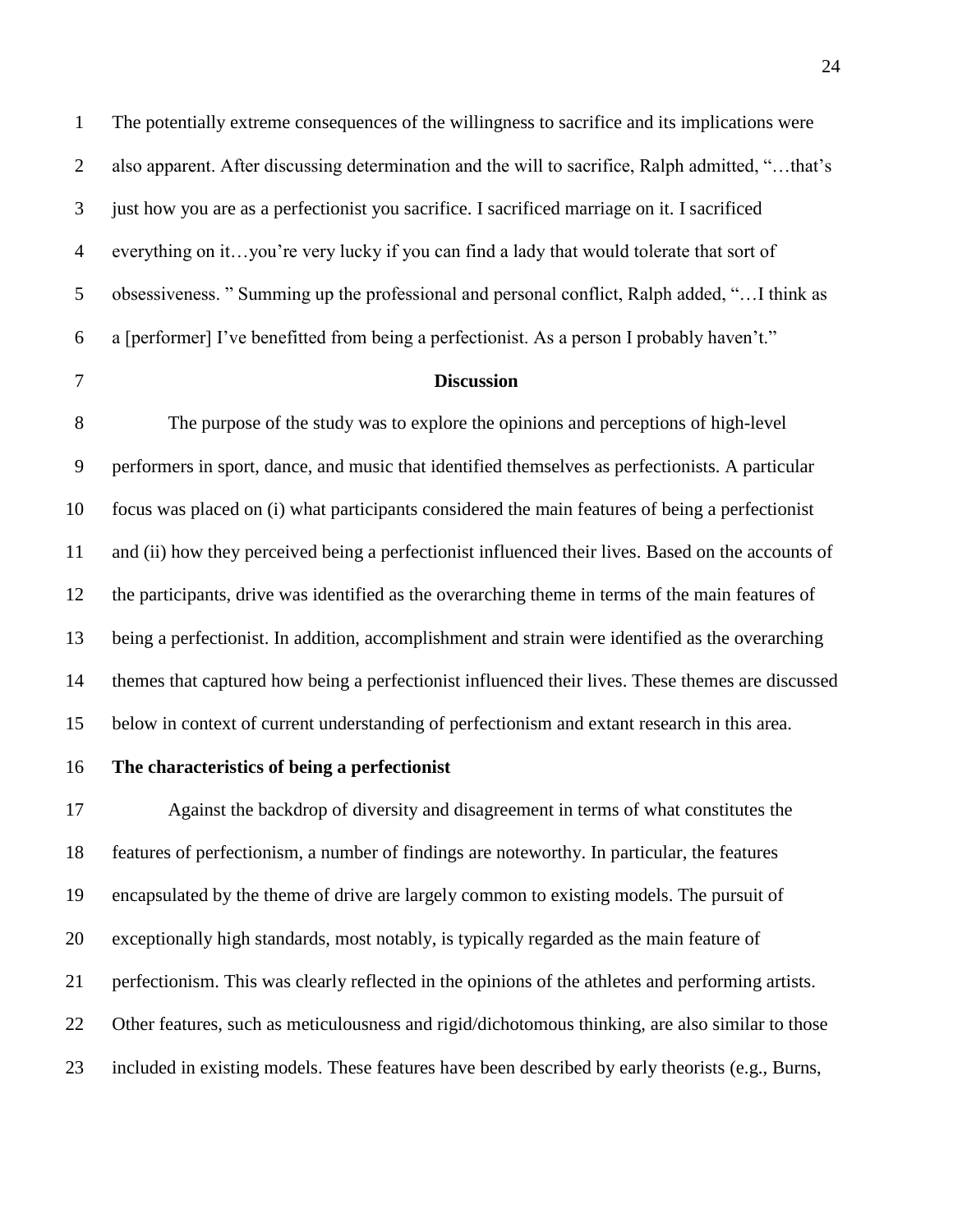1980) and, although often labelled differently, are evident in descriptions of both specific dimensions of perfectionism (e.g., concern over mistakes; Frost et al., 1990) and broader dimensions of perfectionism that reflect overly critical evaluations perfectionists are thought to employ (e.g., evaluative concerns; Gaudreau & Thompson, 2008). In all, these particular features can be considered to closely match those of current models and measures of perfectionism.

 There were also a number of features that were more prominent in the accounts of the participants than in current models and measures or research. The first was obsessiveness. This was evident in terms of extraordinary levels of dedication, meticulousness, and ruminative thoughts or 'overthinking' the participants described. Others have observed in the accounts of perfectionists that obsessive thoughts are central to the industriousness associated with perfectionism (Rice, Bair, Castro, Cohen, & Hood, 2003) and there is evidence of a link between perfectionism and obsessive compulsive symptoms (e.g., R. Hill et al., 2004). However, it is only recently that researchers have begun to examine the relationship between perfectionism and obsessiveness in sport and the performing arts. Moreover, this research has so far been limited to perfectionism and obsessive passion (a compulsive and rigid attraction to personally meaningful, highly valued, and self-defining activities; Vallerand, 2008) (Curran, Hill, Jowett, & Mallinson, 2014; Padlam & Aujla, 2014). The accounts of the participants here suggest obsessiveness is central to being a perfectionist. Further research examining the relationship between perfectionism and aspects of obsessiveness, then, and how obsessiveness shapes the positive and negative experiences of perfectionists, would be valuable.

 A chronic state of dissatisfaction stood out in the participants' accounts as a central feature of perfectionism. Given that the inability to derive a sense of satisfaction from achievements has historically been identified as a central feature of (neurotic) perfectionism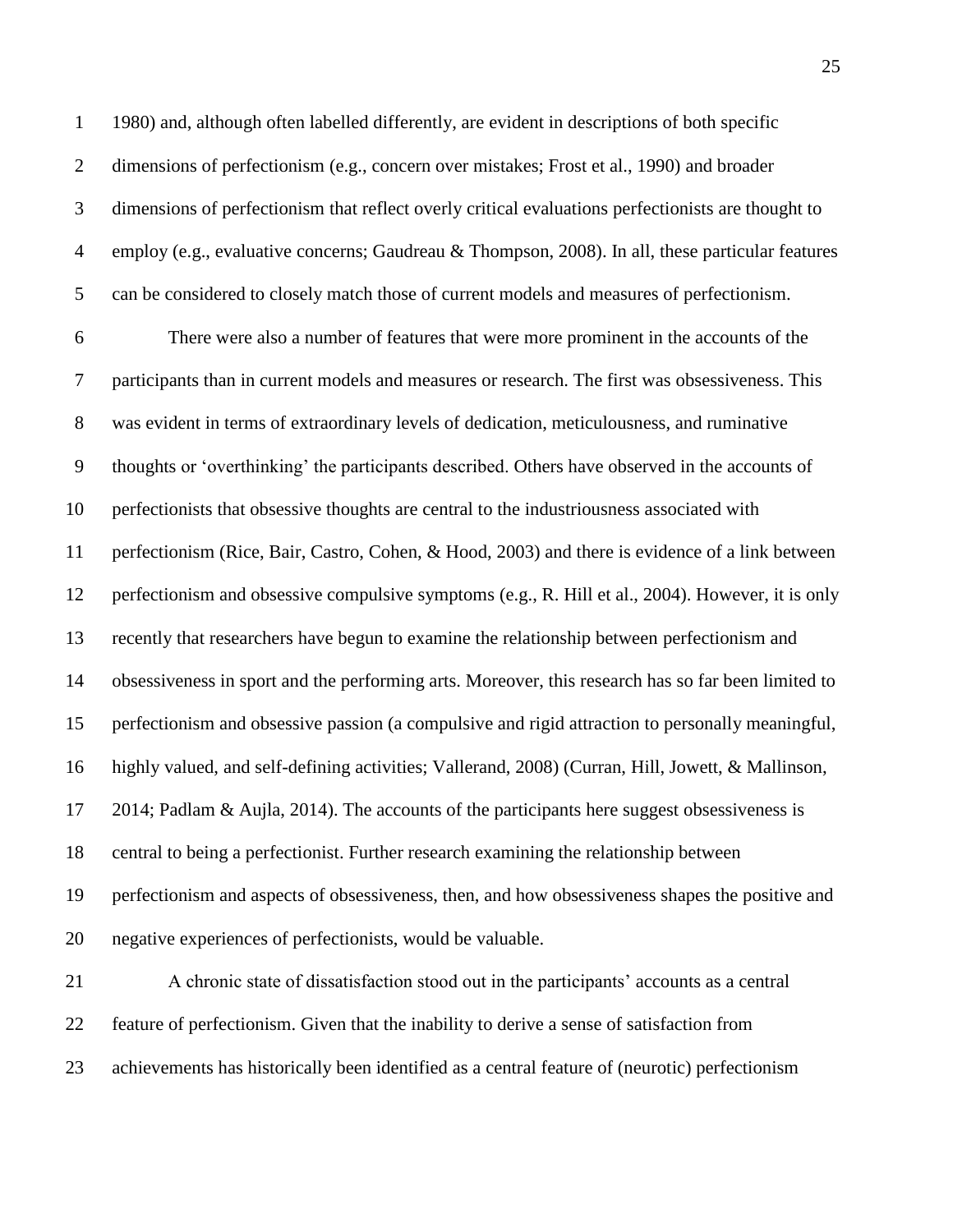(Hamacheck, 1978; Hollander, 1965), it is surprising that this feature has not been extensively explored in sport, music, and dance. Despite some initial evidence within the performing arts (e.g., Mor, Day, Flett, & Hewitt, 1995), research has yet to fully capture the cycle of dissatisfaction described by the athletes and performing artists here.. In addition, there have been some instances where dimensions of perfectionism have displayed small positive correlations with satisfaction (e.g., A. P. Hill, Hall, Appleton, & Kozub, 2008). Our findings suggest that while the athletes and performing artists were able to garner satisfaction from their achievements, because they were fixated on identifying flaws in their performances, this satisfaction was eroded by a sense that they must do better in the future. Consequently, perfectionists may be better characterised by fleeting, less stable, experiences of satisfaction, rather than chronically low satisfaction per se. Capturing this process is an important aim for future research and, based on the accounts here, will offer further insight into the essence of being a perfectionist.

 In the absence of any measures of perfectionism, we cannot comment with certainty on the degree of perfectionism expressed by the athletes and performing artists. However, it was evident from the accounts provided that the features they identified were experienced in varying amounts with some more extreme than others. It was also evident that in comparison to the athletes interviewed by Gotwals and Spencer-Cavaliere (2014), the accounts provided here were more varied and included a mix of the characteristics expressed by healthy and unhealthy perfectionists (e.g., a sense of confidence but rigid, all-or-nothing thinking and difficulty dealing with mistakes). In these regards, the features described here more closely mirrored the accounts of academically gifted self-oriented perfectionists interviewed by Speirs Neumeister et al. (2007) who described the same commitment to high standards partnered with all-or-none thinking and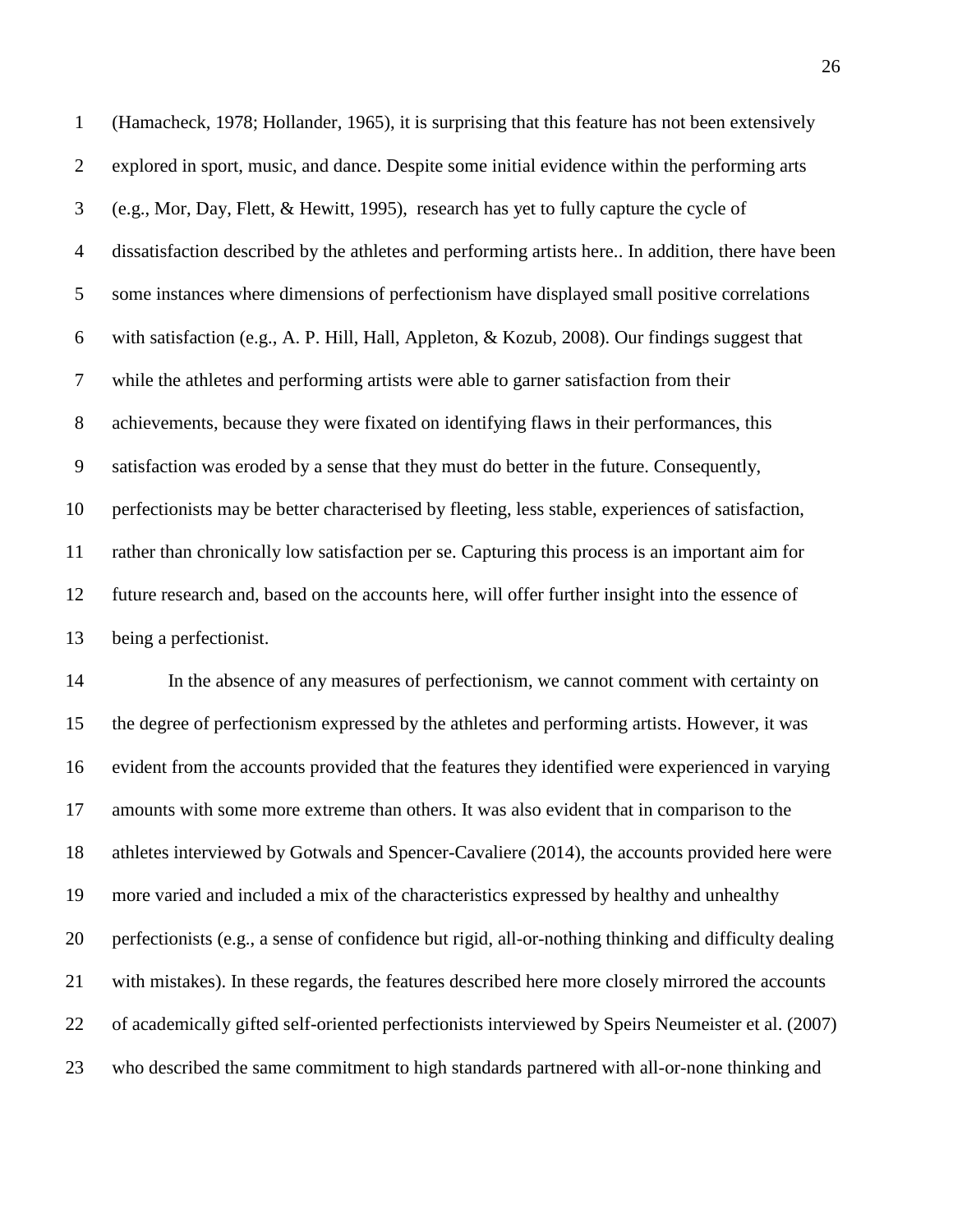distain for settling for less than perfection. It was this rigid mindset that we considered to distinguish these individuals as perfectionists, as opposed to conscientious or mastery-oriented (see Flett & Hewitt, 2006).

 In terms of perfectionistic mindset, it is also noteworthy that the athletes and performing artists tended to describe being a perfectionist in distinctly personal terms, something they experienced as an internal drive. Some models of perfectionism include interpersonal dimensions, typically manifested as a perceived sense of pressure from others to be perfect or the tendency to impose perfectionistic judgements on others (e.g., Frost et al., 1990; Hewitt & Flett, 1991; R. Hill et al., 2004). Much less emphasis was placed on interpersonal features by the participants. This was another notable departure from current models. The relative absence of interpersonal features of perfectionism may be because participants were recruited who considered themselves perfectionists and those who feel pressure from others to be perfect might not necessarily do so. Alternatively, self-focused or intrapersonal features of perfectionism may be especially prominent among high-level performers in sport and the performing arts and interpersonal features less so. Investigation of these speculative explanations is warranted given that socially prescribed pressures are cited as playing an important role in athletes' and performing artists' development of perfectionism and interpersonal features of perfectionism are often focussed upon in sport and the performing arts (Hall & Hill, 2012; Hall, Hill & Appleton, 2012).

- 
- 

# **The influence of being a perfectionist on their lives**

 All of the participants reported that being a perfectionist influenced their lives to varying degrees. There was also general recognition that being a perfectionist had both benefits and drawbacks. In this regard, the accounts of the participants were very similar to those provided in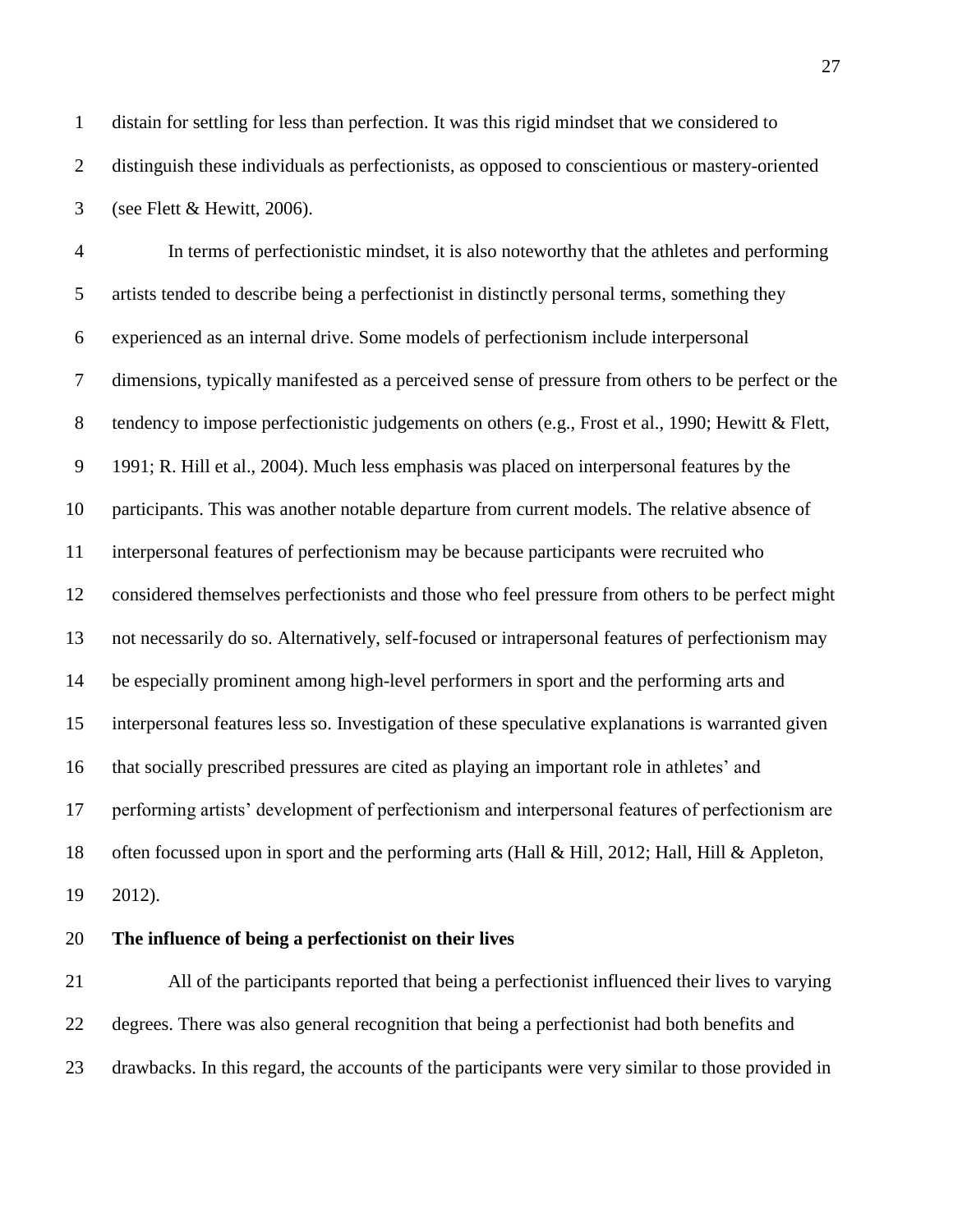previous qualitative research (e.g., Slaney et al., 2000; Slaney & Ashby, 1996; Rice et al., 2003). Stoeber (2014) has used the analogy of a 'double-edged sword' to capture the notion that perfectionism includes features that have both positive and negative effects in sport and dance. In many respects this is an apt description of the accounts of the participants. However, it is noteworthy that here, many of the effects appeared to be operating concurrently within the athletes' and performing artists' lives (i.e., high levels of accomplishment and high levels of anxiety, worry, and rumination). This is something that is not always obvious, or at the forefront of our minds, when adopting a more reductive approach to examining the effects of perfectionist characteristics. As such, the current study reaffirms the importance of considering perfectionism in a 'real world' context where the effects of perfectionism are likely to be eclectic and exceedingly complex.

 The main benefit of being a perfectionist was identified by the participants as increased accomplishment. This is something that has emerged in other qualitative research. For example, self-identified perfectionists interviewed by Slaney et al (2000) described being a perfectionist as instrumental to their success in a professional context. In explaining the relationship between perfectionism and performance, Stoeber (2012) identified high goals, increased effort, and the nature of the goals set (e.g., a focus on performance coupled with competence) as explanatory factors (Stoeber, 2012). These factors were evident in the accounts here to varying degrees. In addition, other factors were also mentioned, notably, a willingness to make sacrifices in their lives and prioritise the attainment of their goals to the detriment of other areas of their lives. While one might expect some sacrifice associated with reaching and maintaining high level performance in these domains, some of the sacrifices mentioned were of a more extreme nature and participants linked this directly to being a perfectionist. Again, the concept of sacrifice has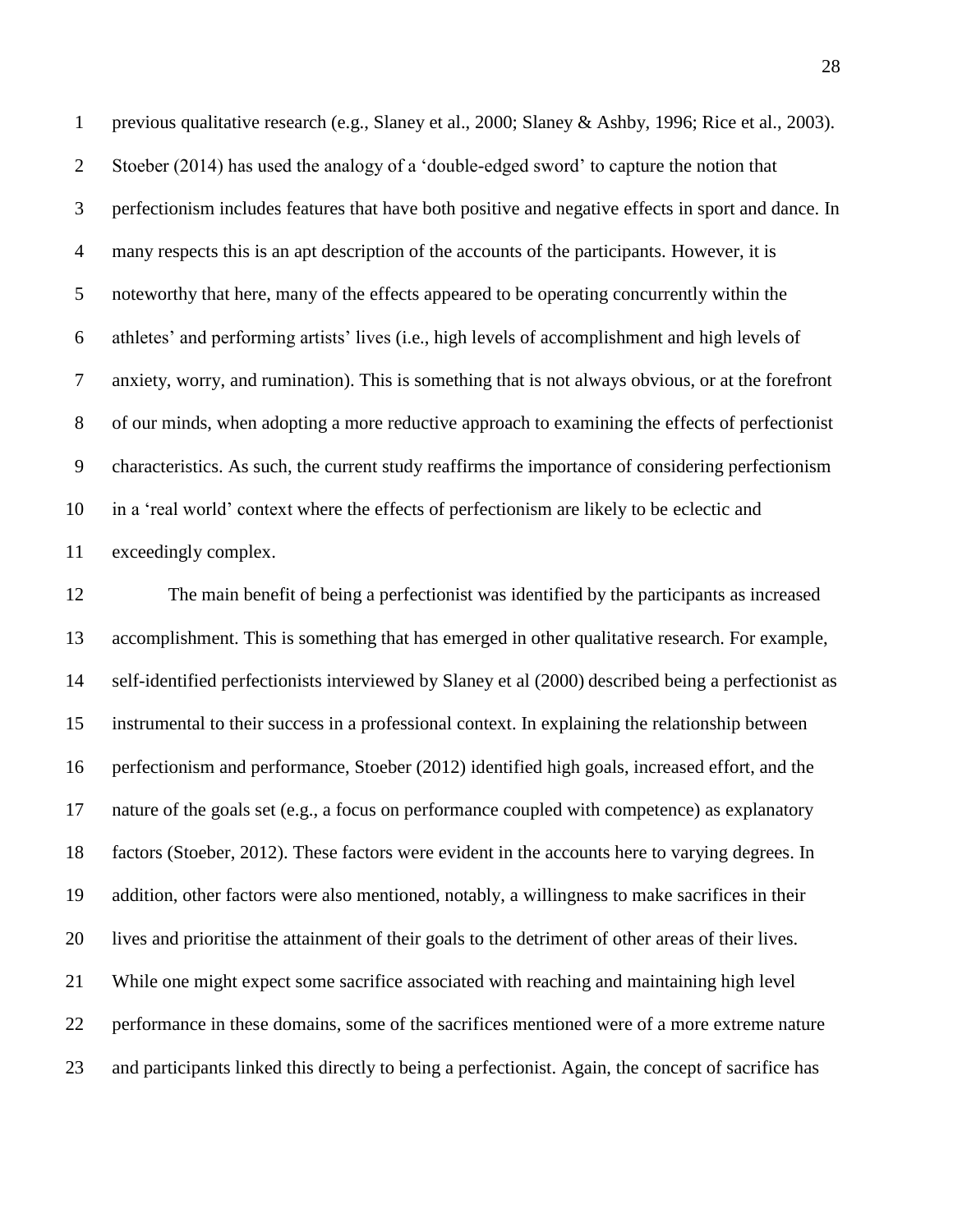received little attention in research examining perfectionists and may provide further insight into its consequences in sport and the performing arts.

 Most of the participants considered being a perfectionist to be a source of at least some distress. This ranged from being 'a little bit' stressful to being a source of 'massive amounts of distress'. Negative mental (e.g., worry), emotional (e.g., anxiety), and physical experiences (e.g., sleepless nights) were described by the participants. This is consistent with quantitative research that has found some dimensions of perfectionism to have a toll on adjustment and health (e.g., Dittner, Rimes, & Thorpe, 2011; Lundqvist & Raglin, 2015; Molnar, Sadava, Flett, & Colautti, 2012). Again, the accounts matched those reported by the academically gifted self-oriented perfectionists interviewed by Speirs Neumeister et al (2007) who reported similar negative emotional experiences, particularly in response to imperfection (e.g., becoming 'very angry'). The adverse consequences of being a perfectionist also manifested more widely in terms of poorer relationships with others, such as family and friends. Among research more widely, the potential for perfectionism to adversely influence relationships with others is prominent, especially when perfection is imposed on others (Stoeber, 2012). However, the accounts here suggest that even when perfectionism is internally driven, relationships might still suffer indirectly as individuals give less time and attention to others due to their obsessiveness and willingness to sacrifice.

 The accounts were somewhat mixed in terms of whether the perfectionists' views aligned with the notions of healthy and unhealthy perfectionists. This is because neither label easily or adequately captures the varied experiences of the participants. Indeed, the idea that any of the 22 participants being considered healthy or unhealthy perfectionists appears overly simplistic alongside the complexities they described. Rather, we found participants were best characterised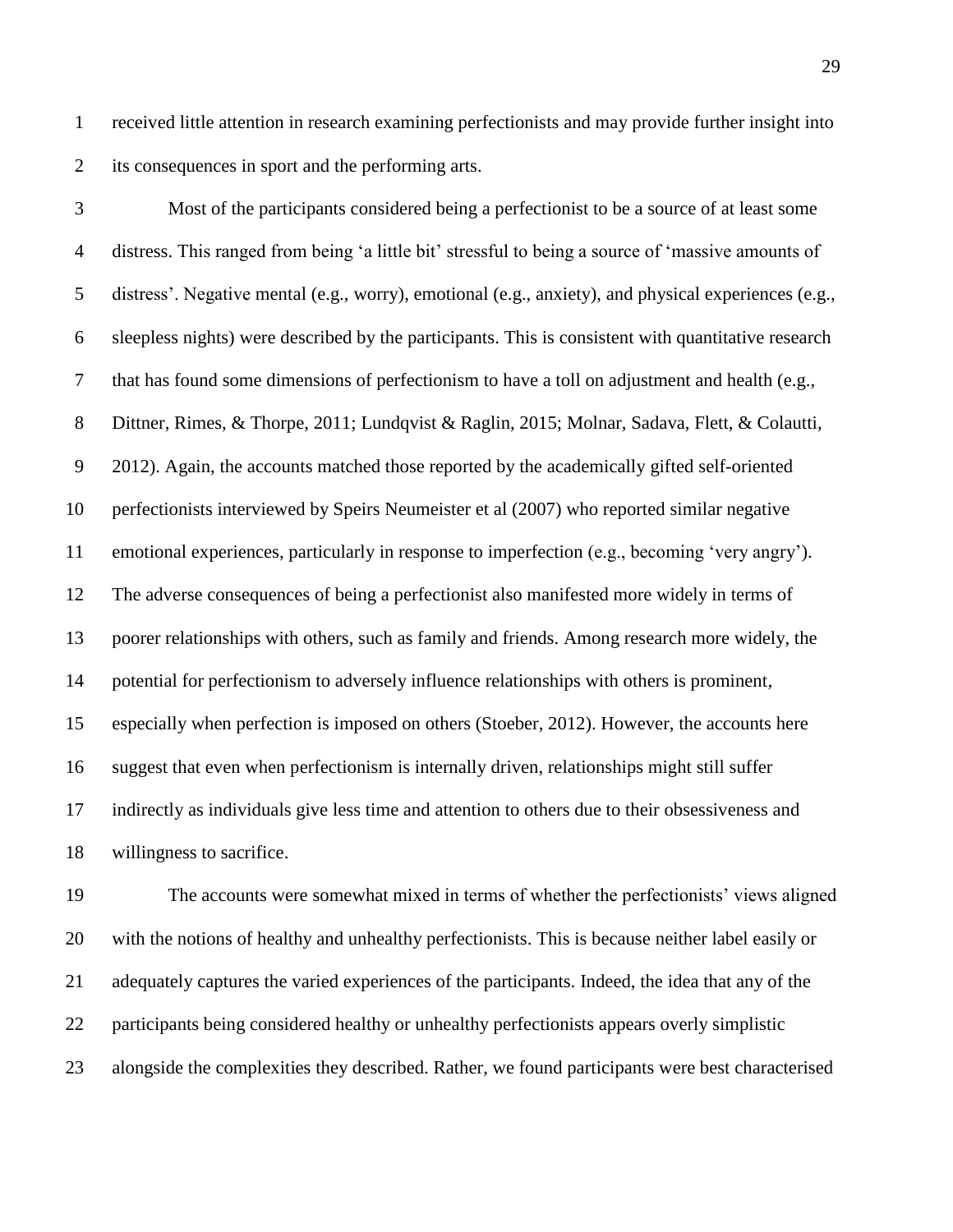by a common set of beliefs and behaviours that were shared to varying degrees. Whether the benefits of being a perfectionist outweighed the drawbacks appeared to depend on the degree to which participants valued the outcomes associated with their perfectionistic tendencies and how they negotiated the challenges presented to them in their personal and professional lives. and negotiated the challenges presented to them in their personal and professional lives. In regards to this latter issue, it was apparent from the accounts of participants that sport and the performing arts hold a number of significant and unique challenges for perfectionists. These include the emphasis on public performance, need for extraordinary levels of dedication and practice, overt interpersonal competition, and achievement-related set-backs. In reflecting on the accounts of the participants, it is these unique features of the context, rather than any unique manifestations of perfectionism particular to sport and the performing arts, that were most apparent in shaping the experiences of the participants.

#### **Limitations and future studies**

 The study had a number of limitations that should be addressed in future research. Consistent with our epistemological stance, we acknowledge that our interpretations, including the themes identified, are a result of our co-constructions and do not reflect 'the' truth in any objective sense. As such we also acknowledge that in this study, as in all research, preconceived notions/biases influence all phases of the research process. However, based upon the steps we have taken to ensure rigor, and by reviewing our interpretations of the rich description represented, we believe our interpretations can be considered fair and reasonable. We encourage researchers to corroborate or challenge our findings by detailing the accounts of other high-level athletes and performing artists who identify themselves as perfectionists.

There are also limitations associated with the use of self-identified perfectionists. As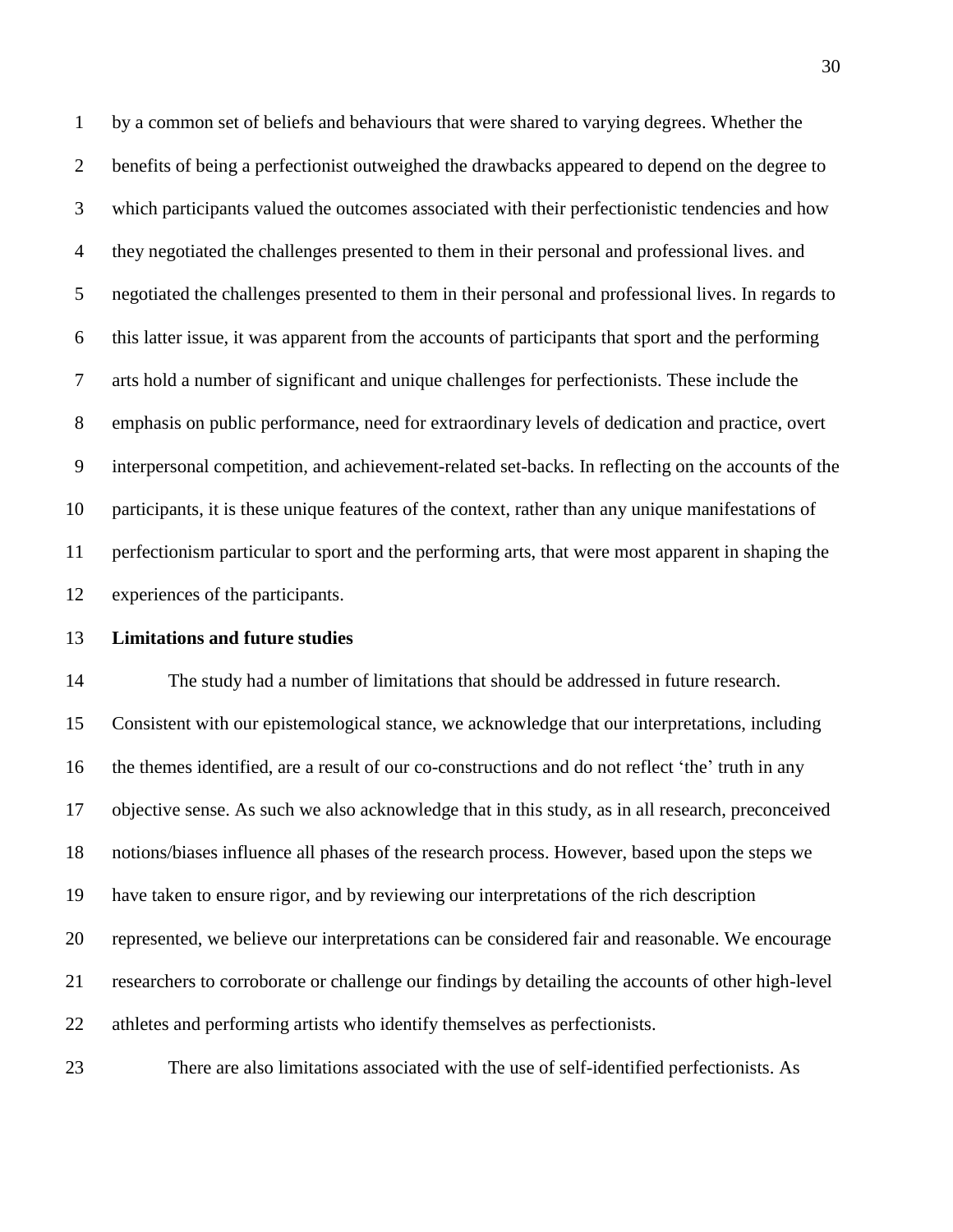described above, the accounts included a number of features that are evident in existing models and measures and other features that are less so. However, because we chose not to use any measures of perfectionism, it is not clear whether the participants would be considered perfectionists, to what degree, or what particular type of perfectionist they might be (e.g., a self- oriented perfectionist). Other qualitative research has shown that the accounts of perfectionists can vary depending on scores on quantitative measures (e.g., Gotwals & Spencer-Cavaliere, 2014). Therefore, it is possible that similarities and differences in the accounts provided may reflect differences in the amount and type of perfectionism exhibited by the participants. Future research should therefore consider using quantitative measures alongside qualitative methods to verify and triangulate the accounts of self-identified perfectionists with existing models.

 Other limitations are also associated with the features of the participants. Two of the participants were retired. It is possible that their opinions/perceptions were influenced by the opportunity to reflect on their experiences, more so than the other participants at least. Such differences might be an interesting focus of future studies with current and retired athletes and performing artists having the potential to provide different and unique insights into the influence of being perfectionist across a career in these domains. In addition, all the current participants continued to negotiate the demands of high-level sport and the performing arts alongside being a perfectionist. The accounts of perfectionists unable to do so, and who have left these domains potentially due to the strain associated with being a perfectionist, are not represented here. Future research that documents the experiences of those who could not cope with the unique context of high-level sport and the performing arts may help to ensure that the full array of experiences of perfectionists is accounted for (see Flett & Hewitt, 2014).

#### **Conclusion**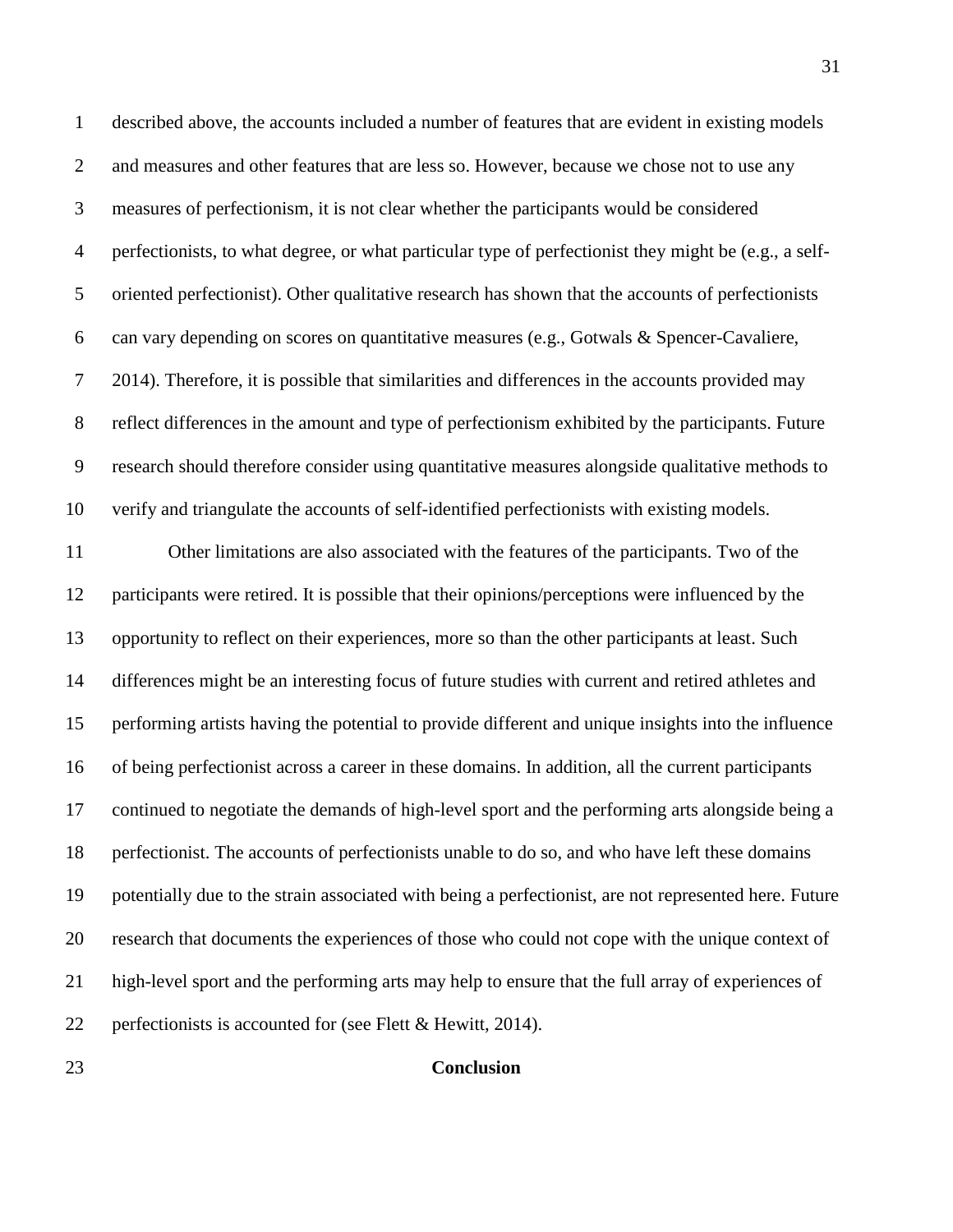This study is the first qualitative study in sport and the performing arts to elicit the opinions and perceptions of self-identified perfectionists. Being a perfectionist was characterised by high-level athletes, dancers, and musicians as highly motivational and a source of inner drive. In addition, being a perfectionist was perceived to provide greater capacity for success in their respective domains but, to varying degrees, also increased a sense of strain in their lives. The accounts suggest that, in the main, the content of current models and measures adequately capture the features of being a perfectionist in sport and performing arts. However, a greater focus on obsessiveness, dissatisfaction, and the intra- versus inter-personal dimensions of perfectionism would provide further insight into the lives of perfectionists in these domains. Footnotes <sup>1</sup> Discerning readers will have noted that when introducing the study we did not provide any specific definition of perfectionism. This is to give the opportunity to readers to draw their own conclusions regarding the essence of perfectionism based on the accounts of the participants. Readers are directed to Flett and Hewitt (2002) for an overview of the many definitions of perfectionism that have been developed by researchers in this area.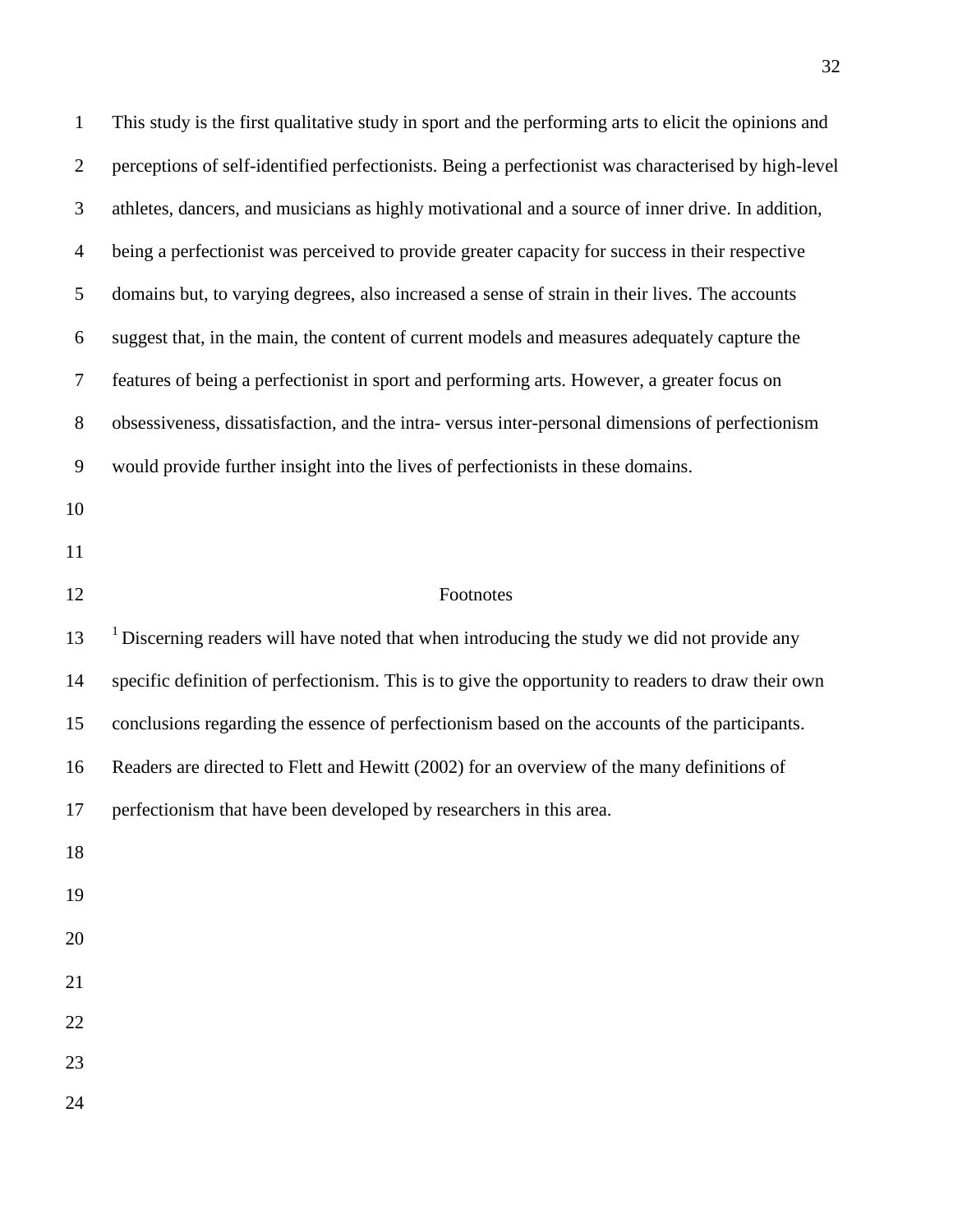| $\mathbf{1}$   | <b>References</b>                                                                                   |
|----------------|-----------------------------------------------------------------------------------------------------|
| $\overline{2}$ | Ashby, J. S., Slaney, R. B., Noble, C. M., Gnilka, P. B., & Rice, K. G. (2012). Understanding       |
| 3              | differences between "Normal" and "Neurotic" perfectionists: Implications for mental                 |
| $\overline{4}$ | health counselors. Journal of Mental Health Counseling, 34, 322-340.                                |
| 5              | Braun, V., & Clarke, V. (2006). Using thematic analysis in psychology. Qualitative Research in      |
| 6              | $Psychology, 3, 77-101.$                                                                            |
| 7              | Burns, D. D. (1980). The perfectionists script for self-defeat. Psychology Today, November, 34-     |
| $8\,$          | 51.                                                                                                 |
| 9              | Cumming, J., & Duda, J. L. (2012). Profiles of perfectionism, body-related concerns, and            |
| 10             | indicators of psychological health in vocational dance students: An investigation of the 2          |
| 11             | x 2 model of perfectionism. Psychology of Sport and Exercise, 13, 729-738.                          |
| 12             | Denzin, N. K., & Lincoln, Y. S. (1998). Strategies of qualitative inquiry. Thousand Oaks, CA:       |
| 13             | Sage.                                                                                               |
| 14             | Denzin, N. K., & Lincoln, Y. S. (2000). Handbook of qualitative research. Thousand Oaks, CA:        |
| 15             | Sage.                                                                                               |
| 16             | Dittner, A.J., Rimes, J., & Thorpe, S. (2011). Negative perfectionism increases the risk of fatigue |
| 17             | following a period of stress. <i>Psychology &amp; Health</i> , 26, 253–268.                         |
| 18             | Enns, M. W., & Cox, B J. (2002). The nature and assessment of perfectionism: A critical             |
| 19             | analysis. In G. L. Flett & P. L. Hewitt (Eds.), Perfectionism: Theory, research and                 |
| 20             | treatment (pp. 33-63). Washington, DC: American Psychological Association.                          |
| 21             | Flett, G.L. & Hewitt, P.L. (2002). Perfectionism and maladjustment: An overview of theoretical,     |
| 22             | definitional, and treatment issues. In G.L. Flett & P.L. Hewitt (Eds.), Perfectionism:              |
| 23             | Theory, research, and treatment (pp.5–31). Washington, DC: American Psychological                   |
| 24             | Association.                                                                                        |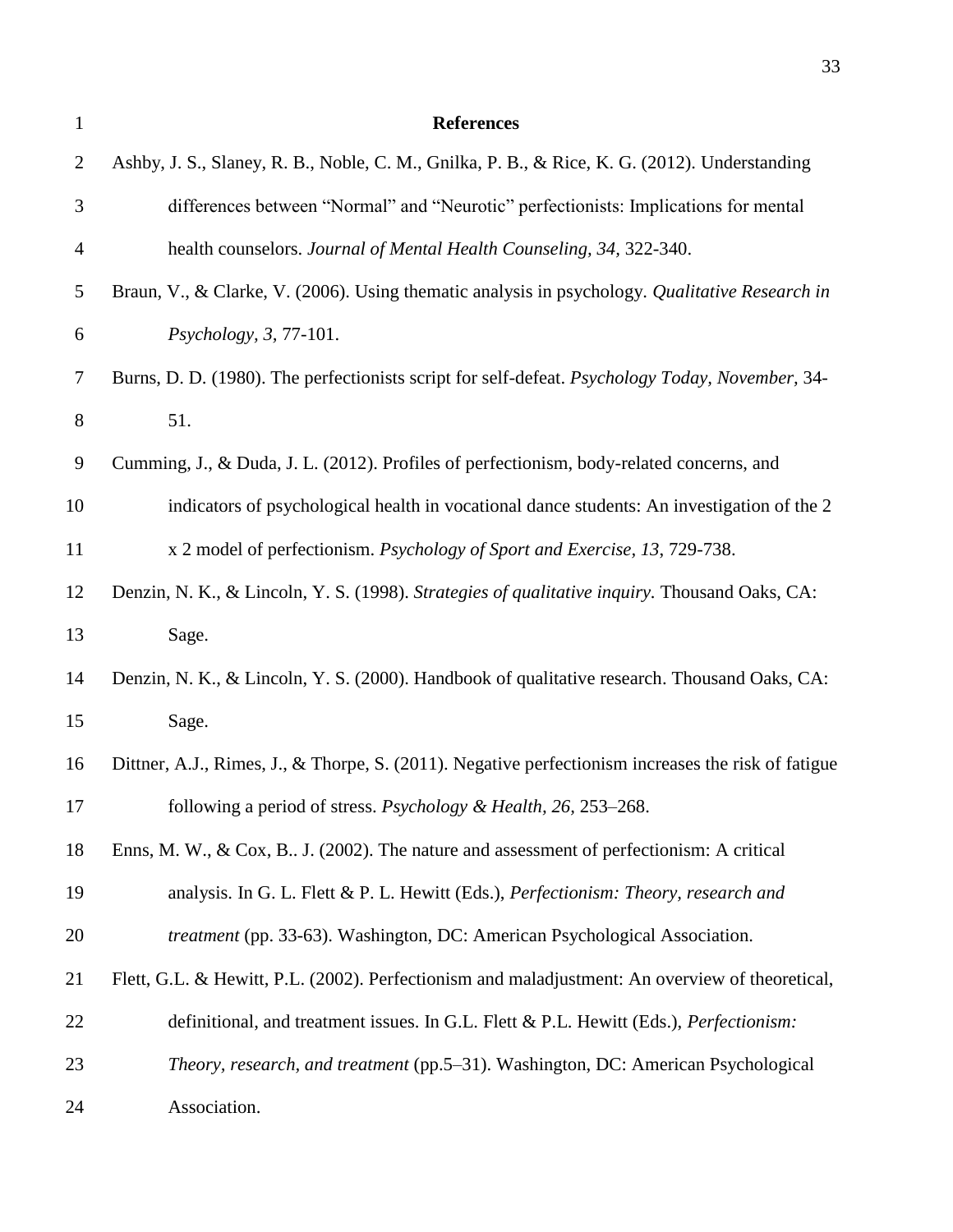| $\mathbf{1}$   | Flett, G. L., & Hewitt, P. L. (2005). The perils of perfectionism in sports and exercise. Current    |
|----------------|------------------------------------------------------------------------------------------------------|
| $\overline{2}$ | Directions in Psychological Science, 14, 14-18.                                                      |
| 3              | Flett, G. L., & Hewitt, P. L. (2006). Positive versus negative perfectionism in psychopathology:     |
| $\overline{4}$ | A comment on Slade and Owens's dual process model. Behavior Modification, 30, 472-                   |
| 5              | 495.                                                                                                 |
| 6              | Flett, G. L., & Hewitt, P. L. (2014). "The perils of perfectionism in sports" revisited: Toward a    |
| 7              | broader understanding of the pressure to be perfect and its impact on athletes and                   |
| $8\,$          | dancers. International Journal of Sport Psychology, 45, 395-404.                                     |
| 9              | Frost, R. O., Marten, P., Lahart, C., & Rosenblate, R. (1990). The dimensions of perfectionism.      |
| 10             | Cognitive Therapy and Research, 5, 449-468.                                                          |
| 11             | Gaudreau, P., & Thompson, A. (2010). Testing a 2 x 2 model of dispositional perfectionism.           |
| 12             | Personality and Individual Differences, 48, 532-537.                                                 |
| 13             | Glaser, B. G., & Strauss, A. L. (1967). The Discovery of Grounded Theory: Strategies for             |
| 14             | Qualitative Research. Chicago, IL: Aldine Publishing Company.                                        |
| 15             | Gotwals, J. K. (2011). Perfectionism and burnout within intercollegiate sport: A person-oriented     |
| 16             | approach. The Sport Psychologist, 25, 489-510.                                                       |
| 17             | Gotwals, J. K., & Spencer-Cavaliere, N. (2014). Intercollegiate perfectionistic athletes'            |
| 18             | perspectives on achievement: Contributions to the understanding and assessment of                    |
| 19             | perfectionism in sport. International Journal of Sport Psychology, 45, 271-297.                      |
| 20             | Gotwals, J. K., Stoeber, J., Dunn, J. G., & Stoll, O. (2012). Are perfectionistic strivings in sport |
| 21             | adaptive? A systematic review of confirmatory, contradictory, and mixed                              |
| 22             | evidence. Canadian Psychology, 53, 263-279.                                                          |
| 23             | Greenspon, T. S. (2000). "Healthy Perfectionism" is an oxymoron! Reflections on the                  |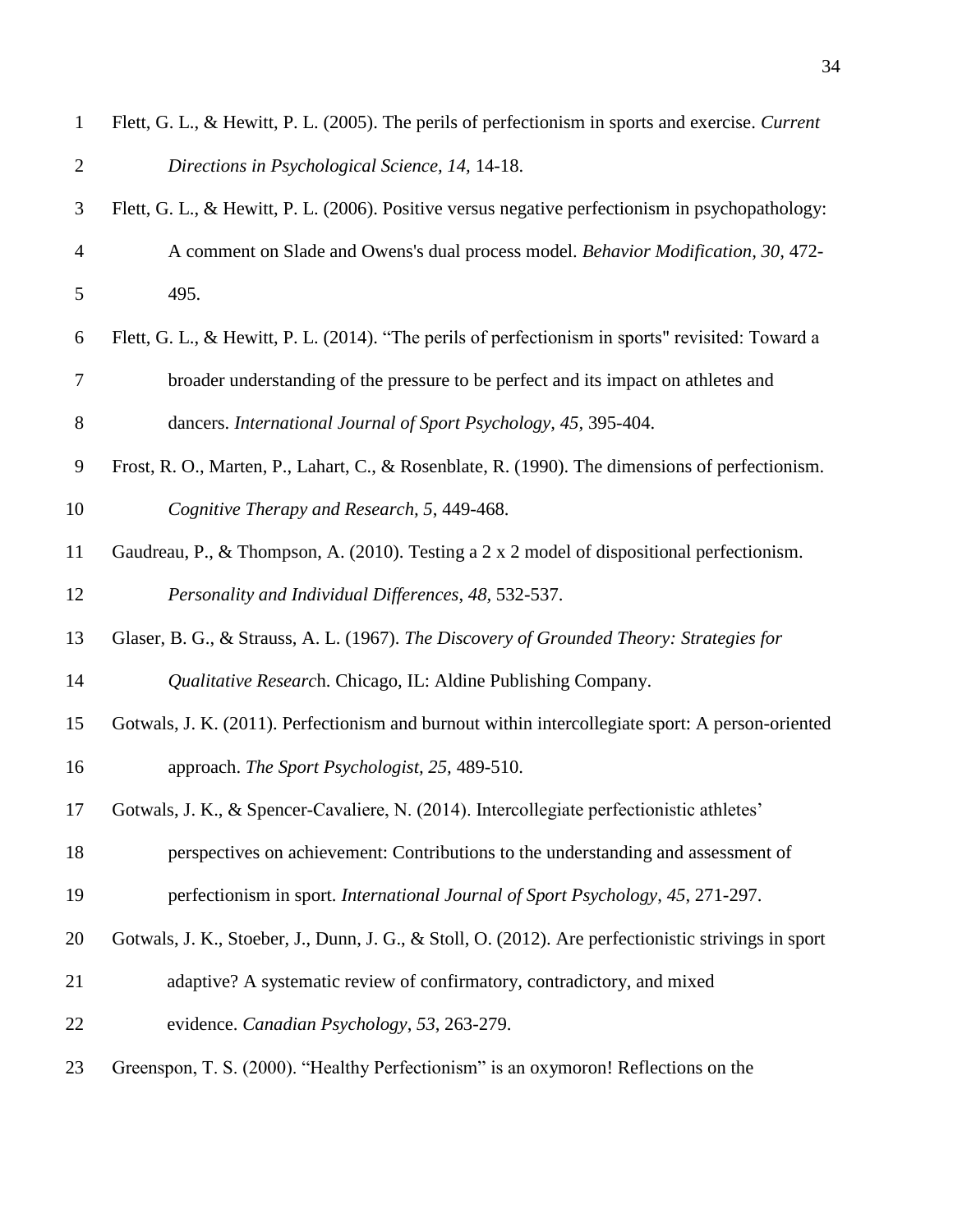| 3              | Hall, H. K. (2006). Perfectionism: a hallmark quality of world class performers, or a            |
|----------------|--------------------------------------------------------------------------------------------------|
| $\overline{4}$ | psychological impediment to athletic development? In D. Hackfort, & G. Tenenbaum                 |
| 5              | (Eds.), Perspectives in sport and exercise psychology: Essential processes for attaining         |
| 6              | peak performance, Vol. 1 (pp. 178-211) Oxford, UK: Meyer & Meyer Publishers.                     |
| $\overline{7}$ | Hall, H. K., & Hill, A. P. (2012). Perfectionism, dysfunctional achievement striving and burnout |
| $8\,$          | in aspiring athletes: The motivational implications for performing artists. Theatre, Dance       |
| $\overline{9}$ | and Performance Training, 3, 216-228.                                                            |
| 10             | Hall, H. K., Hill, A. P., & Appleton, P. R. (2012) Perfectionism: A foundation for sporting      |
| 11             | excellence or an uneasy pathway toward purgatory? In Roberts, G. C. & Treasure D.                |
| 12             | (Eds.), Advances in motivation in sport and exercise (pp. 129-168). Champaign, IL:               |
| 13             | Human Kinetics.                                                                                  |
| 14             | Hamachek, D. E. (1978). Psychodynamics of normal and neurotic perfectionism. Psychology, 15,     |
| 15             | 27-33.                                                                                           |
| 16             | Hewitt, P. L. & Flett, G. L. (1991). Perfectionism in the self and social contexts:              |
| 17             | Conceptualization, assessment and association with psychopathology. Journal of                   |
| 18             | Personality and Social Psychology, 60, 456-470.                                                  |
| 19             | Hill, A. P., Hall, H. K., Appleton, P. R., & Kozub, S. A. (2008). Perfectionism and burnout in   |
| 20             | junior elite soccer players: The mediating influence of unconditional self-acceptance.           |
| 21             | Psychology of Sport and Exercise, 9, 630-644.                                                    |
| 22             | Hill, R. W., Huelsman, T. J., Furr, R. M., Kibler, J., Vicente, B. B., & Kennedy, C. (2004). A   |
| 23             | new measure of perfectionism: The Perfectionism Inventory. Journal of Personality                |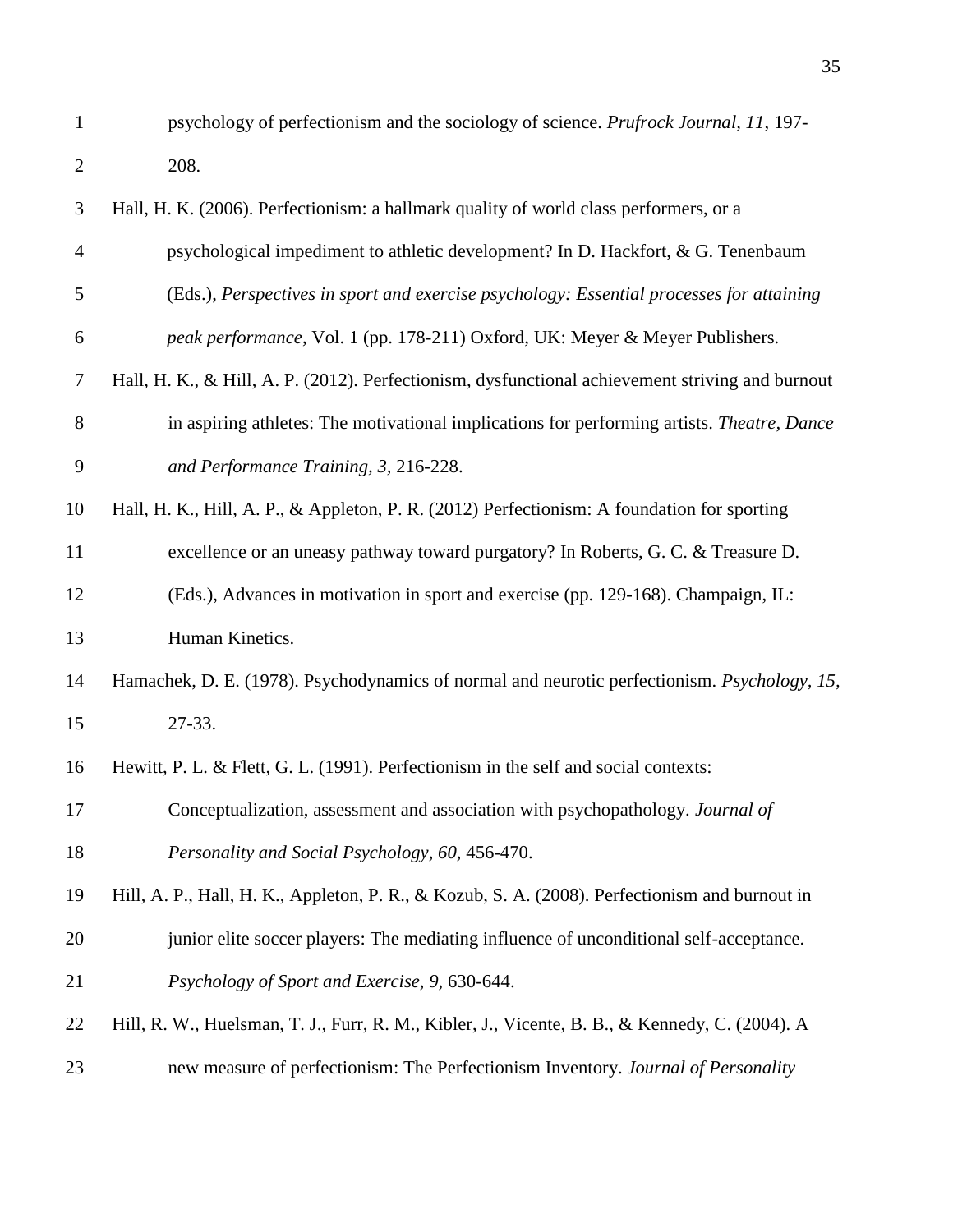*Assessment, 82,* 80-91.

| 3                | Lundqvist, C. & Raglin, J. S. (2015). The relationship of basic need satisfaction, motivational   |
|------------------|---------------------------------------------------------------------------------------------------|
| $\overline{4}$   | climate and personality to well-being and stress patterns among elite athletes: An                |
| 5                | exploratory study. Motivation and Emotion, 39, 237-246.                                           |
| 6                | Mainwaring, L.M. (2009). Working with perfection. In K.F. Hays (Ed.) Performance psychology       |
| $\boldsymbol{7}$ | in action. a casebook for working with athletes, performing artists, business leaders and         |
| $8\,$            | professionals in high risk occupations (pp.139-159). Washington, DC: American                     |
| 9                | Psychological Association.                                                                        |
| 10               | Molnar, D. S. Sadava, S. W., Flett, G. L. & Colautti, J. (2012). Perfectionism and health: A      |
| 11               | mediational analysis of the roles of stress, social support and health-related behaviours.        |
| 12               | Psychology & Health, 27, 846-864.                                                                 |
| 13               | Mor, S., Day, H. I., & Flett, G. L. (1995). Perfectionism, control, and components of             |
| 14               | performance anxiety in professional artists. Cognitive Therapy and Research, 19, 207-             |
| 15               | 225.                                                                                              |
| 16               | Morse, J. M., Barrett, M., Mayan, M., Olson, K., & Spiers, J. (2002). Verification strategies for |
| 17               | establishing reliability and validity in qualitative research. International Journal of           |
| 18               | Qualitative Methods, 1, 1-19.                                                                     |
| 19               | Nordin-Bates, S. M., Cumming, J., Aways, D., & Sharp, L. (2011). Imagining yourself dancing       |
| 20               | to perfection? Correlates of perfectionism among ballet and contemporary dancers.                 |
| 21               | Journal of Clinical Sport Psychology, 5, 58-76.                                                   |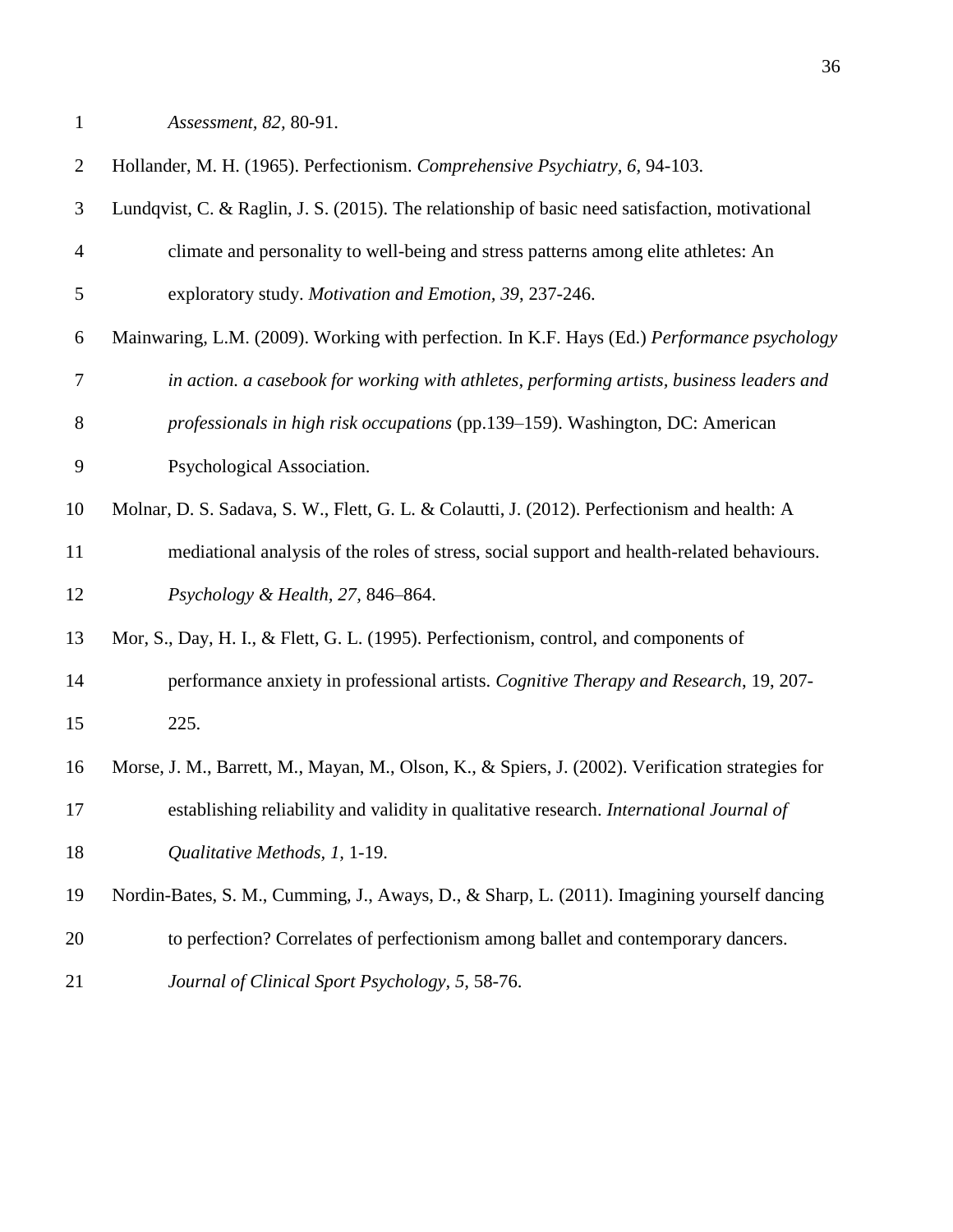| $\mathbf{1}$   | Nordin-Bates, S.M., Hill, A., Cumming, J., Aujla, I.J., & Redding, E. (2014). A longitudinal      |
|----------------|---------------------------------------------------------------------------------------------------|
| $\overline{2}$ | examination of the relationship between perfectionism and motivational climate in dance.          |
| 3              | Journal of Sport and Exercise Psychology, 36, 382-391.                                            |
| $\overline{4}$ | Padham, M., & Aujla, I.J. (2014). The relationship between passion and the psychological well-    |
| 5              | being of professional dancers. Journal of Dance Medicine and Science, 18, 37-44.                  |
| 6              | Patton, M. Q. (1980). Qualitative evaluation methods. Thousand Oaks, CA: Sage.                    |
| 7              | Patton, M. Q. (1999). Enhancing the quality and credibility of qualitative analysis. HSR: Health  |
| $8\,$          | Services Research, 34, 1189-1208.                                                                 |
| 9              | Patton, M. Q. (2002). Qualitative research & evaluation methods. Thousand Oaks, CA: Sage.         |
| 10             | Rice, K. G., Bair, C. J., Castro, J. R., Cohen, B. N., & Hood, C. A. (2003). Meanings of          |
| 11             | perfectionism: A quantitative and qualitative analysis. Journal of Cognitive                      |
| 12             | Psychotherapy, 17, 39-58.                                                                         |
| 13             | Richards, L., & Morse, J. M. (2013). Read me first for a user's guide to qualitative methods (3rd |
| 14             | ed.) Los Angeles, CA: Sage.                                                                       |
| 15             | Slaney, R. B., & Ashby, J. S. (1996). Perfectionism: Study of a criterion group. Journal of       |
| 16             | Counseling and Development, 74, 393-398.                                                          |
| 17             | Slaney, R. B., Chadha, N., Mobley, M., & Kennedy, S. (2000). Perfectionism in Asian Indians:      |
| 18             | Exploring the meaning of the construct in India. The Counseling Psychologist, 28, 10-31.          |
| 19             | Slaney, R. B., Rice, K. G., Mobley, M., Trippi, J., & Ashby, J. S. (2001). The Revised Almost     |
| 20             | Perfect Scale. Measurement and Evaluation in Counseling and Development, 34, 130-                 |
| 21             | 145.                                                                                              |
| 22             | Speirs Neumeister, K. L. (2004a). Factors influencing the development of perfectionism in gifted  |
| 23             | college students. Gifted Child Quarterly, 48, 259-274.                                            |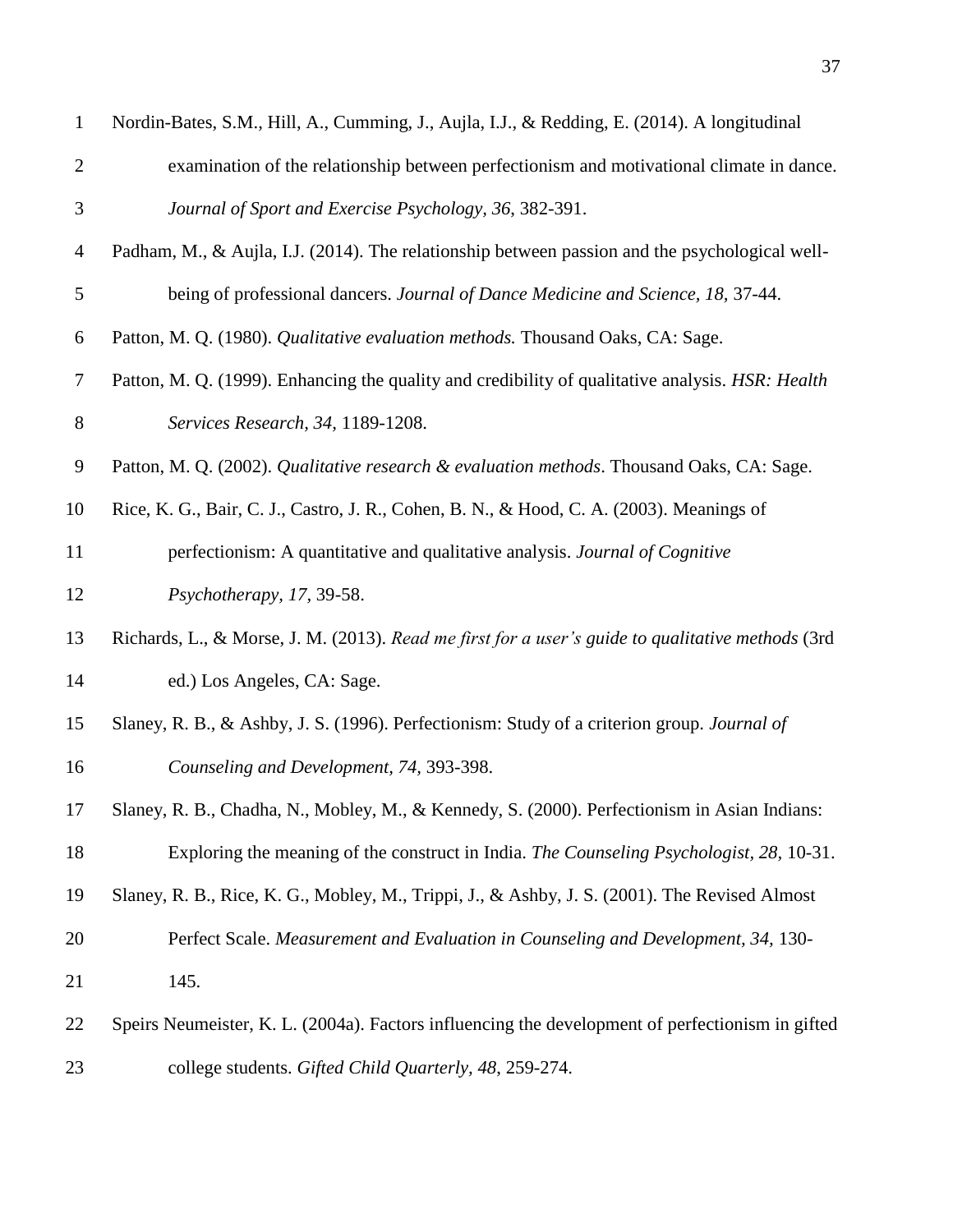| $\mathbf 1$    | Speirs Neumeister, K. L. (2004b). Understanding the relationship between perfectionism and        |
|----------------|---------------------------------------------------------------------------------------------------|
| $\overline{2}$ | achievement motivation in gifted college students. Gifted Child Quarterly, 48, 219-231.           |
| 3              | Speirs Neumeister, K. L. (2004c). Interpreting successes and failures: The influence of           |
| $\overline{4}$ | perfectionism. Journal for the Education of the Gifted, 27, 311-335.                              |
| 5              | Speirs Neumeister, K. L., Williams, K. K., & Cross, T. L. (2007). Perfectionism in gifted high-   |
| 6              | school students: Responses to academic challenge. Roeper Review, 29, 11-18.                       |
| 7              | Speirs Neumeister, K. L., Williams, K. K., & Cross, T. L. (2009). Gifted high school students'    |
| $8\,$          | perspectives on the development of perfectionism. Roeper Review, 31, 198-206.                     |
| 9              | Stoeber, J. (2012). Perfectionism and performance. In S.M. Murphy (Ed.), Oxford handbook of       |
| 10             | sport and performance psychology (pp. 294-306). New York: Oxford University Press.                |
| 11             | Stoeber, J. (2014). Perfectionism in sport and dance: A double-edged sword. International         |
| 12             | Journal of Sport Psychology, 45, 385-394.                                                         |
| 13             | Stoeber, J. & Eismann, U. (2007). Perfectionism in young musicians: Relations with motivation,    |
| 14             | effort, achievement, and distress. Personality and Individual Differences, 43, 2182-2192.         |
| 15             | Stoeber, J., & Otto, K. (2006). Positive conceptions of perfectionism: Approaches, evidence,      |
| 16             | challenges. Personality and Social Psychology Review, 10, 295-319.                                |
| 17             | Stoeber, J., Otto, K., & Stoll, O. (2006). MIPS: Multidimensional Inventory of Perfectionism in   |
| 18             | Sport (English version, November 2006). School of Psychology, University of Kent.                 |
| 19             | Available from https://kar.kent.ac.uk/41560/                                                      |
| 20             | Stoeber, J., & Stoeber, F. S. (2009). Domains of perfectionism: Prevalence and relationships with |
| 21             | perfectionism, age, gender, and satisfaction with life. Personality and Individual                |
| 22             | Differences, 46, 530-535.                                                                         |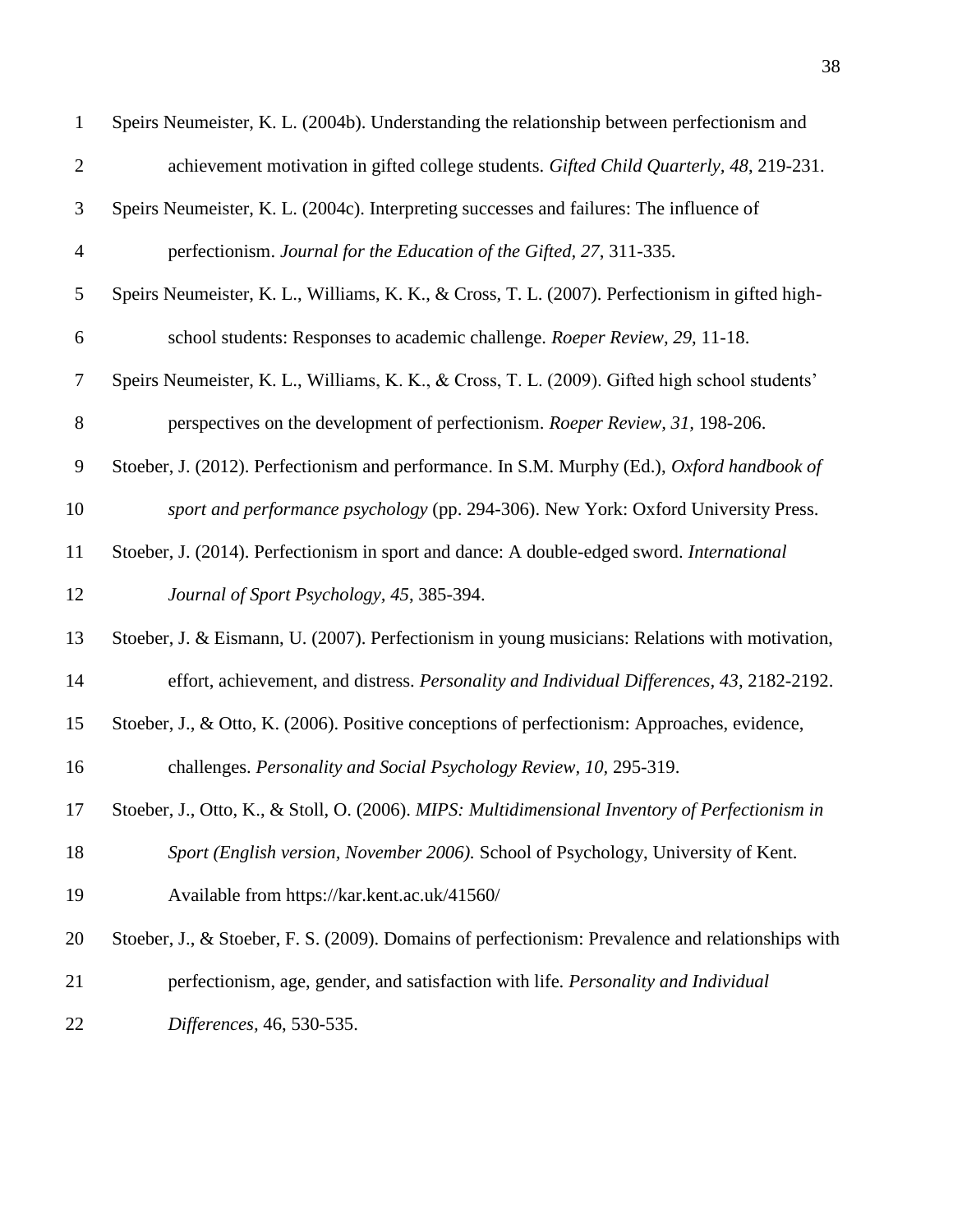| $\mathbf{1}$   | Stoeber, J., Uphill, M. A., & Hotham, S. (2009). Predicting race performance in triathlon: The    |
|----------------|---------------------------------------------------------------------------------------------------|
| $\mathfrak{2}$ | role of perfectionism, achievement goals, and personal goal setting. Journal of Sport &           |
| $\mathfrak{Z}$ | Exercise Psychology, 31, 211-245.                                                                 |
| $\overline{4}$ | Sturges J. E., & Hanrahan K. J. (2004). Comparing telephone and face-to-face qualitative          |
| 5              | interviewing: A research note. Qualitative Research, 4, 107-118.                                  |
| 6              | Terry-Short, L. A., Owens, R. G., Slade, P. D., & Dewey, M. E. (1995). Positive and negative      |
| $\tau$         | perfectionism. Personality and Individual Differences, 18, 663-668.                               |
| $8\,$          | Vallerand, R. J. (2008). On the psychology of passion: In search of what makes people's lives     |
| $\mathbf{9}$   | most worth living. Canadian Psychology, 49, 1-13.                                                 |
| 10             | Zwaan, K., 2009. Breaking into the popular record industry: an insider's view on the career entry |
| 11             | of pop musicians. European journal of communication, 24, 89-101.                                  |
| 12             |                                                                                                   |
| 13             |                                                                                                   |
| 14             |                                                                                                   |
| 15             |                                                                                                   |
| 16             |                                                                                                   |
| 17             |                                                                                                   |
| 18             |                                                                                                   |
| 19             |                                                                                                   |
| 20             |                                                                                                   |
| 21             |                                                                                                   |
| 22             |                                                                                                   |
| 23             |                                                                                                   |